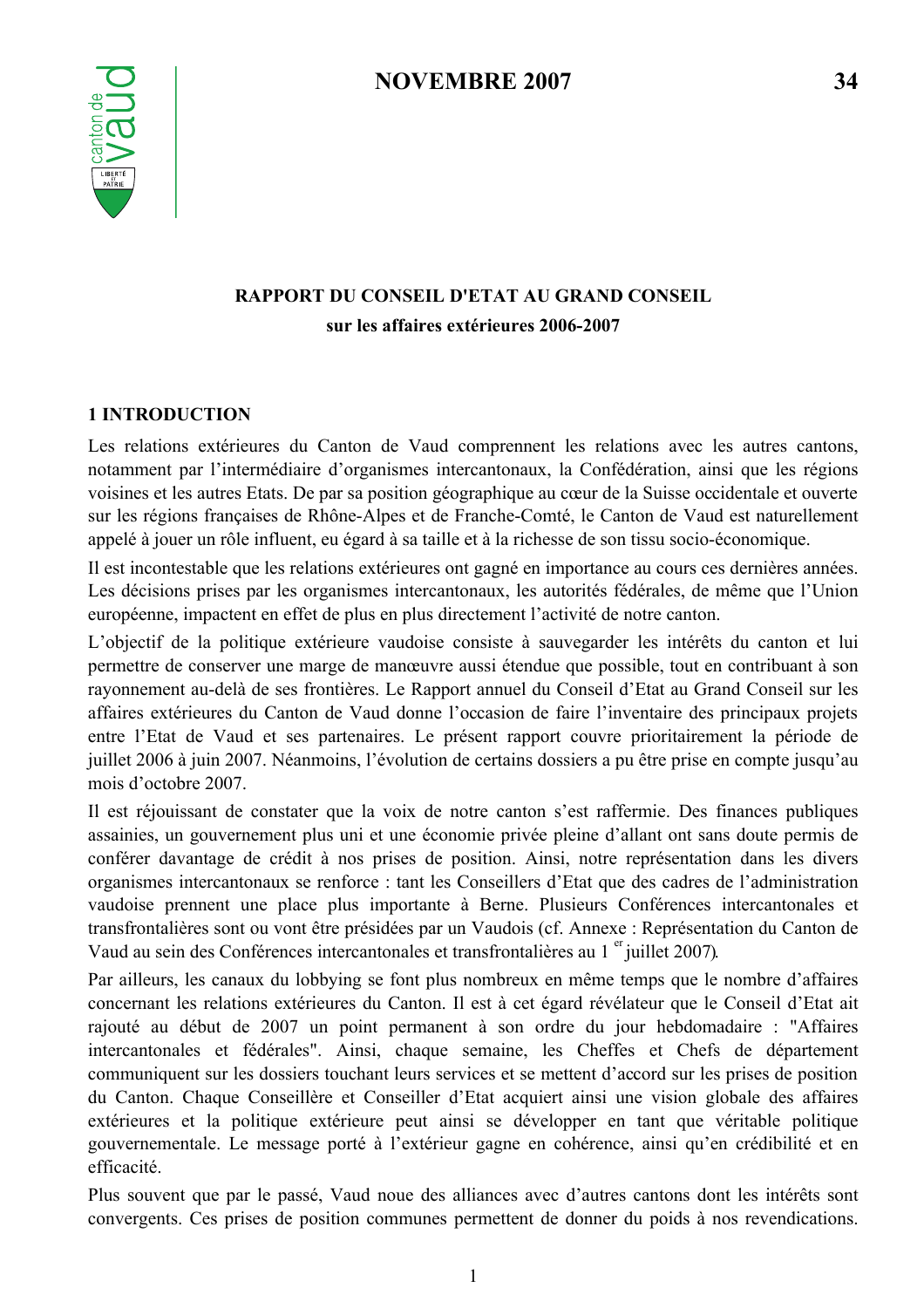Cette évolution, heureuse, devrait porter ses fruits sur le moven terme. Il faut bien constater qu'en l'état, malgré quelques avancées, le Canton de Vaud n'impose pas suffisamment ses vues. Dans plusieurs dossiers majeurs, il n'a pas été suivi. Il a perdu parfois une bataille et parfois une manche. C'est une piètre consolation que de constater que les autres cantons partagent peu ou prou cette faiblesse. D'une manière plus générale, la marge de manœuvre des Etats cantonaux s'amenuise d'année en année. La place prise par la Confédération ne fait que croître. A cela il faut ajouter l'entrée en vigueur de divers accords intercantonaux ou internationaux qui, si elle a pour effet de contrer la centralisation rampante de compétences aux mains de la Confédération, augmente en parallèle le nombre des contraintes et limite la liberté d'action des cantons.

Le Conseil d'Etat fait de la défense des intérêts vaudois une préoccupation majeure. Il est bien conscient qu'il s'agit d'un travail de longue haleine où chaque avancée exige de grands efforts.

Le présent rapport annuel peut paraître hétérogène. Ainsi la RPT côtoie la troisième voie ferroviaire entre Lausanne et Genève ; la révision de la loi sur l'asile figure à côté de la Nouvelle politique régionale (NPR) ; la Maison des cantons, la révision de la LAMal et la préparation de l'Eurofoot 2008 cohabitent dans le même document. Cette hétérogénéité découle de la volonté du Conseil d'Etat de faire en sorte que le Rapport annuel 2006-2007 ne se résume pas prioritairement à traiter de questions institutionnelles, comme cela a été le cas pour les Rapports annuels précédents, mais également de politiques sectorielles. A la suite d'une partie traitant des actions de lobbying fédéral (ch.3), de la collaboration intercantonale gouvernementale (ch.4) et de la politique européenne, transfrontalière et de coopération au développement (ch.5), chaque département de l'administration cantonale vaudoise a dès lors collaboré à son élaboration en y exposant les principaux dossiers de politique extérieure traités au cours de l'année (ch.6 à 12). Sur le plan institutionnel, le développement de la politique extérieure et la multiplication des conventions intercantonales entraînent un certain déplacement du pouvoir décisionnel, des législatifs vers les exécutifs. Le Parlement doit être impliqué dans les affaires extérieures, en complémentarité avec le Gouvernement, afin que chaque organe assume les tâches qui correspondent à son rôle constitutionnel et à ses capacités particulières. La révision de la loi sur le Grand Conseil (ch.2.2), ainsi que de la Convention des conventions (ch. 4.3.2), visent cet objectif.

## **2 REVISIONS LEGISLATIVES**

La période couverte par le présent rapport a vu le Grand Conseil adopter deux révisions législatives institutionnelles touchant les affaires extérieures.

## 2.1 Révision partielle de la loi du 11 février 1970 sur l'organisation du Conseil d'Etat (LOCE)

La révision partielle de la loi du 11 février 1970 sur l'organisation du Conseil d'Etat (LOCE), déjà annoncée dans le Rapport 2005-2006 du Conseil d'Etat sur les affaires extérieures, a été adoptée par le Grand Conseil le 6 mars 2007 et est entrée en vigueur le 1 er juillet 2007. Les objectifs de cette révision sont les suivants :

- assurer le parallélisme avec l'art. 5 Cst-VD, pour définir de manière exhaustive, dans la LOCE, les partenaires de la politique extérieure du Canton de Vaud que sont la Confédération, les autres cantons, les régions voisines et les autres Etats (art. 21 al. 1 LOCE).

- doter le Conseil d'Etat, dans la limite des montants votés chaque année par le Grand Conseil dans le cadre du budget, d'une base légale lui permettant de payer les cotisations annuelles du Canton de Vaud aux organismes partenaires actifs en matière de politique extérieure, d'une part, et de financer des projets concrets de collaboration, d'autre part (art. 21 al. 3 LOCE).

- concrétiser la Conférence des affaires fédérales, conformément au mandat constitutionnel défini à l'art. 118 Cst-VD (art. 21a LOCE).

- préciser, sur la base des art. 103, al. 2 et 121, al. 1 à 3 Cst-VD, les compétences du Conseil d'Etat en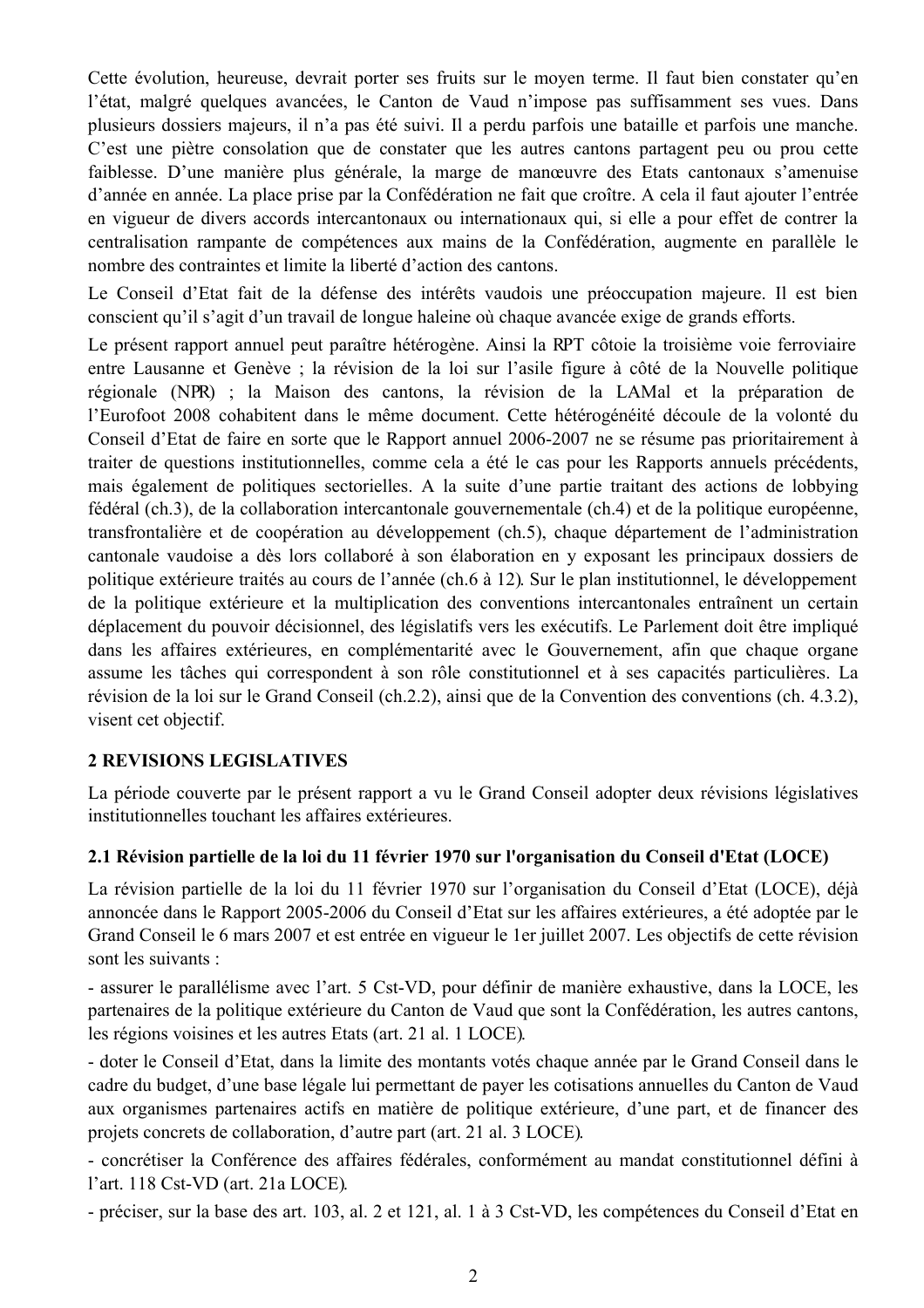matière de traités internationaux et de conventions intercantonales de "nature administrative" (art. 21b LOCE).

## 2.2 Nouvelle Loi sur le Grand Conseil (LGC)

Le Grand Conseil a adopté le 8 mai 2007 une nouvelle loi sur le Grand Conseil, qui est entrée en vigueur le 1 er juillet 2007. Les articles 60 et suivants de cette loi régissent les compétences de la Commission thématique chargée des affaires extérieures. La nouvelle LGC renforce les droits du Parlement dans les procédures d'adoption de conventions intercantonales de nature législative et de traités avec l'étranger pour lesquels la Convention du 9 mars 2001 relative à la négociation, à la ratification, à l'exécution et à la modification des conventions intercantonales et des traités des cantons avec l'étranger ("Convention des conventions") ne s'applique pas. Pour ces conventions, le Conseil d'Etat doit désormais, avant de les adopter ou de les amender, en soumettre le résultat des négociations au Bureau du Grand Conseil. Ce dernier saisit la Commission des affaires extérieures ou une autre commission si la convention en cause soulève des questions particulières. La commission saisie peut prendre position sur le projet et le Conseil d'Etat l'informe au stade de la ratification de la suite donnée à sa prise de position.

## **3 LOBBYING EN MATIERE D'AFFAIRES FEDERALES**

### 3.1 Mise en oeuvre de la Conférence des affaires fédérales

La période couverte par le présent rapport a vu, sur le plan institutionnel, se concrétiser la mise en œuvre de la "Conférence des affaires fédérales", prévue par l'art. 118 Cst-VD, soit la commission permanente d'échange d'informations relatives aux affaires fédérales entre le Conseil d'Etat et la Députation vaudoise aux Chambres fédérales.

Dans les faits, un organe informel existait déjà depuis la législature 1994-1998. Depuis 1999, ces rencontres se tiennent tous les trimestres, quelques semaines avant le début des sessions parlementaires (soit en principe quatre rencontres annuelles). La pratique établie sans base légale à ce jour répond dans une très large mesure à l'objectif général poursuivi par l'article 118 Cst-VD. La révision de la LOCE, déjà mentionnée sous ch. 2.1, a été adoptée par le Grand Conseil le 6 mars 2007 et est entrée en vigueur le 1 er juillet 2007. La nouvelle disposition de la LOCE a la teneur suivante :

Art.21a – (nouveau) La Conférence des affaires fédérales (ci-après : la Conférence) est composée des membres du Conseil d'Etat et des membres vaudois au Conseil national et au Conseil des Etats.

La Conférence a pour but de contribuer à une concertation et coordination optimales entre membres de la Conférence, par un échange régulier et systématique d'informations sur les dossiers fédéraux d'importance pour le canton.

La Conférence peut inviter des députés et des tiers à ses séances.

La Conférence peut se réunir en délégations thématiques restreintes.

Cette disposition ne modifie en rien la pratique actuelle. Eu égard à la complexité des politiques publiques traitées par la Conférence et à la multitude d'acteurs appelés à participer au processus décisionnel, puis à la mise en œuvre du droit fédéral, l'art. 21a al. 3 LOCE prévoit la possibilité d'ouvrir la Conférence aux députés du Grand Conseil et à d'autres acteurs institutionnels particulièrement concernés par une thématique spécifique (on pense à des parlementaires fédéraux d'autres cantons, à des hauts-fonctionnaires des administrations fédérale et cantonale, à des experts, à des membres de commissions extra-parlementaires fédérales, ainsi qu'à des représentants des communes vaudoises).

L'art. 21a al. 4 LOCE prévoit la possibilité de travailler en délégations. Cette opportunité s'avère particulièrement pertinente pour approfondir telle ou telle thématique spécifique. Dans pareils cas, la création de sous-groupes thématiques, composés de la Cheffe ou du Chef de département concerné (cas échéant d'une délégation du Conseil d'Etat), des membres de la Députation siégeant dans la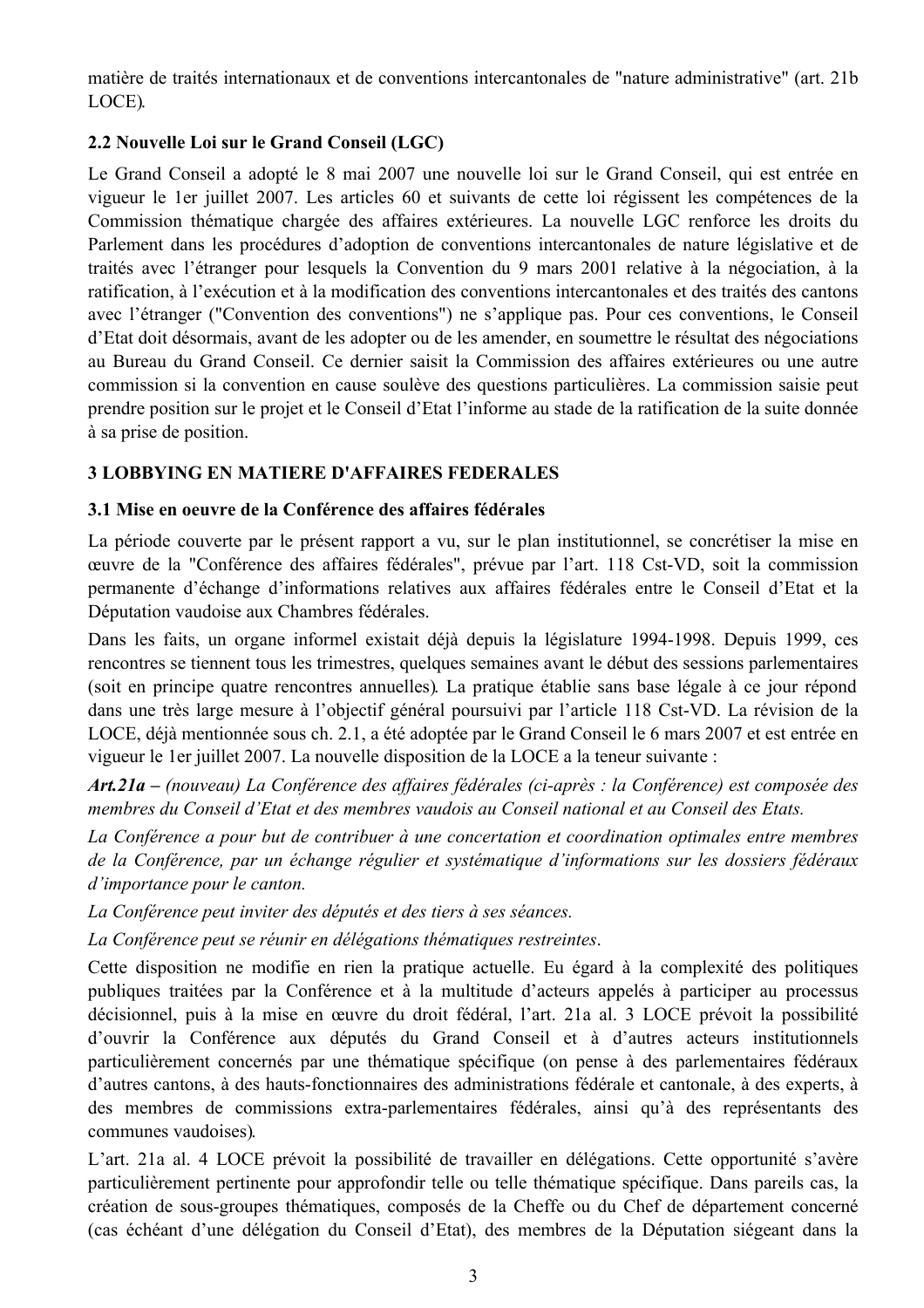commission législative topique ou particulièrement intéressés à la thématique considérée, ainsi que des responsables métier de l'Administration cantonale, s'avère judicieuse. Les discussions et travaux en sous-groupes thématiques seront consignés dans des procès-verbaux distribués à l'ensemble des membres de la Conférence des affaires fédérales, afin de garantir la transparence nécessaire et une information exhaustive. Une telle manière de faire a notamment fonctionné à satisfaction dans le dossier RPT et celui relatif à la problématique des infrastructures ferroviaires.

## 3.2 Dossiers principaux de lobbying

En matière de lobbying, la période couverte par le présent rapport aura été marquée par une défense des intérêts du Canton de Vaud notamment en relation avec les projets fédéraux suivants :

- Caisses de pension publiques (initiative Serge Beck) :
- Révision LAMal (financement des soins de longue durée et financement hospitalier);
- Politique agricole  $2011$  (PA  $2011$ );
- Recensement 2010 :
- Unification du droit de procédure pénale et civile fédérale;
- Transports publics régionaux.

Le présent rapport détaille ci-après deux dossiers à fort impact pour le Canton avant mobilisé d'importantes forces et de nombreux acteurs-clés tant sur le plan administratif que politique.

## 3.2.1 Projet ZEB et 3ème voie CFF Lausanne-Genève

La procédure de consultation fédérale concernant la vue d'ensemble sur le Fonds des transports publics (FTP) et le projet ZEB (2<sup>ème</sup> étape de Rail 2000) a été engagée en avril 2007. Elle s'est achevée à mi-juillet 2007. Selon le calendrier annoncé, le Conseil fédéral s'est prononcé sur le message le 17 octobre 2007. Celui-ci reprend pour l'essentiel les propositions soumises en consultation. Toutefois, le Conseil fédéral entend accélérer l'étude des "options d'extension" pour présenter un message complémentaire aux Chambres fédérales. Le parlement sera appelé à se prononcer sur le projet durant l'année 2008.

Le projet ZEB mis en consultation se limite à assurer le financement de "l'offre de base" pour un montant de 5.2 milliards de francs. Les améliorations prévues en Suisse romande sont réduites au minimum. L'étoffement de l'offre sur les lignes Lausanne-Genève et du Pied du Jura figure dans les "options d'extension", dont le financement n'est pas assuré et qui sont repoussées au-delà de 2030.

Dans sa prise de position du 5 juillet 2007, le Conseil d'Etat, avec le soutien du Grand Conseil, a demandé à la Confédération la réalisation des investissements ferroviaires urgents et prioritaires sur l'axe Lausanne-Genève et sur la ligne du Pied du Jura. Ces améliorations de l'offre doivent être réalisées entre 2010 et 2020, comme prévu en 1998, lors du vote populaire, et non dès 2030, comme le prévoit la Confédération dans le projet soumis à consultation. Le Conseil d'Etat s'est opposé avec la plus grande fermeté à l'approche fédérale qui ne correspond pas aux engagements pris en 1998, lors du vote populaire. Sur les 13,4 milliards de francs accordés pour Rail 2000, 5,9 ont été utilisés pour la 1<sup>ere</sup> étape; il reste donc 7,5 milliards pour la 2<sup>ème</sup> étape. Le Conseil d'Etat a jugé qu'il est inacceptable que le projet "ZEB" ignore les besoins de développement du rail de la Suisse occidentale et de la métropole lémanique. Cette dernière est la 2ème de Suisse avec une population de 1,7 millions d'habitants, répartis sur les territoires suisse et français ; elle connaît une forte croissance démographique et économique. Le réseau routier et autoroutier étant régulièrement saturé, la croissance de la mobilité doit être absorbée en priorité par le réseau ferroviaire. Entre 2003 et 2006, les trains "grandes lignes" CFF" Genève-Lausanne/Yverdon-les-Bains ont vu leur fréquentation croître de 27% (18% en moyenne suisse). Il est inconcevable que cette évolution soit bloquée par les difficultés du Gothard. Le Gouvernement vaudois demande donc que les investissements sur la ligne du Pied du Jura et sur l'axe Lausanne-Genève soient réalisés entre 2010 et 2020.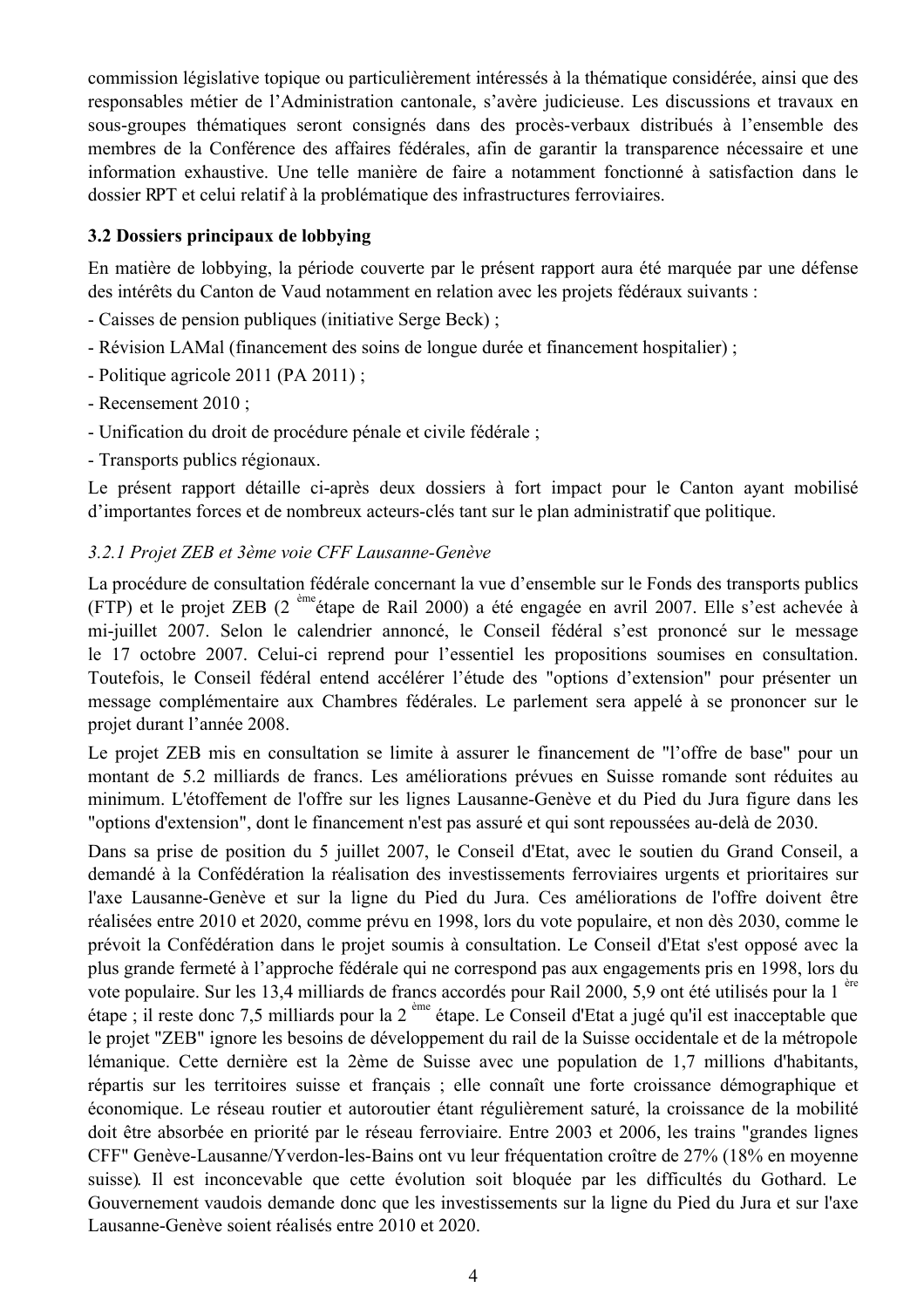Les soutiens et impulsions de toutes parts en faveur de la 3<sup>ème</sup> voie laissent clairement entendre que le combat pour sa réalisation avant 2030 continuera à être porté par un front de plus en plus large et uni, composé d'acteurs-clés de la Suisse occidentale et de la scène fédérale.

En effet, au niveau du Parlement fédéral, plusieurs interventions témoignent d'un soutien marqué à la 3 èmevoie : une motion André Bugnon, cosignée par 31 parlementaires de toute la Suisse occidentale, rappelle les besoins croissants en mobilité dans cette région au développement particulièrement marqué à l'échelle du pays et du rôle fondamental que sont appelées à jouer, dans ce contexte, les infrastructures ferroviaires dans les prochaines décennies. Fort du même constat, le Groupe socialiste, entraîné par le Conseiller national vaudois Roger Nordmann, a déposé une interpellation sollicitant du Conseil fédéral un renforcement sensible des moyens financiers attribués à ZEB, dont pourrait bien évidemment profiter la 3<sup>ème</sup>voie entre Vaud et Genève.

Par ailleurs, les Chefs de département vaudois et genevois en charge du dossier conduisent, depuis l'été 2006, des actions de lobbying conjointes, notamment auprès de la Direction des CFF. Fin novembre 2006, les deux Gouvernements cantonaux ont par ailleurs convenu de présenter un front commun dans la défense de leurs intérêts en relation avec la 3<sup>ème</sup>voie. Les Conseils d'Etat vaudois et genevois ont également adressé le 4 juillet 2007 un courrier à la Confédération pour lui faire part de leur détermination commune à obtenir l'amélioration de la ligne Lausanne – Genève.

Sur le plan intercantonal multilatéral, les cantons de la Suisse occidentale, notamment dans le cadre de la Conférence des transports de Suisse occidentale (CTSO), présidée par M. Marthaler, Chef du Département des infrastructures, ont arrêté une position commune. Celle-ci a permis de convaincre ensuite la Conférence des directeurs cantonaux des transports publics de Suisse (CTP) de soutenir l'approche de Suisse occidentale et du canton de Vaud visant à réaliser simultanément l'offre de base et les options d'extension dans le délai de fin 2020. A cet effet, un financement nouveau doit être trouvé pour compléter le budget de l'axe du Gothard. Il s'agit de prendre en charge les surcoûts d'environ 4 à 5 milliards de francs (annoncé en 1998 : 13.6 milliards de CHF ; prévisible en 2007 : env. 18 milliards de CHF).

Enfin, sur le plan cantonal, la Conférence des affaires fédérales porte une attention toute particulière à ce dossier. Un groupe thématique "Transports" - composé des Chefs de département et des parlementaires vaudois particulièrement intéressés à ce domaine – a d'ailleurs été formellement constitué durant le printemps 2007 afin d'assurer un suivi optimal des dossiers d'infrastructures sensibles pour le Canton de Vaud, dont le projet ZEB fait bien évidemment partie.

Ce sont désormais les Chambres fédérales qui ont en mains le dossier. Le projet présenté par le Conseil fédéral devra être amendé pour assurer simultanément le financement et la réalisation des "options d'extension" comme l'a demandé le Conseil d'Etat lors de la consultation. L'engagement de la députation vaudoise sera décisif. Mais le succès dépendra de la capacité des acteurs de toute la Suisse occidentale (parlementaires fédéraux, gouvernements cantonaux, partis politiques, associations) à se mobiliser autour d'un projet commun et à se rassembler au niveau national.

## 3.2.2 Projet de Réforme de la péréquation financière et de la répartition des tâches entre la Confédération et les cantons (RPT)

Suite à l'adoption des articles constitutionnels par le peuple et les cantons le 28 novembre 2004, les Chambres fédérales ont, le 6 octobre 2006, adopté le second volet de la Réforme de la péréquation financière et de la répartition des tâches entre la Confédération et les cantons (RPT) (modification de trente-trois lois fédérales), puis, le 22 juin 2007, le troisième et dernier volet (dotation financière des nouveaux instruments péréquatifs).

La RPT est le résultat d'un long processus qui trouve son origine dans les années nonante. Sur l'évolution des effets financiers de la RPT, l'Administration fédérale des finances a publié les effets financiers pour les cantons à chaque étape importante du projet RPT. Ces effets ont évolué au cours du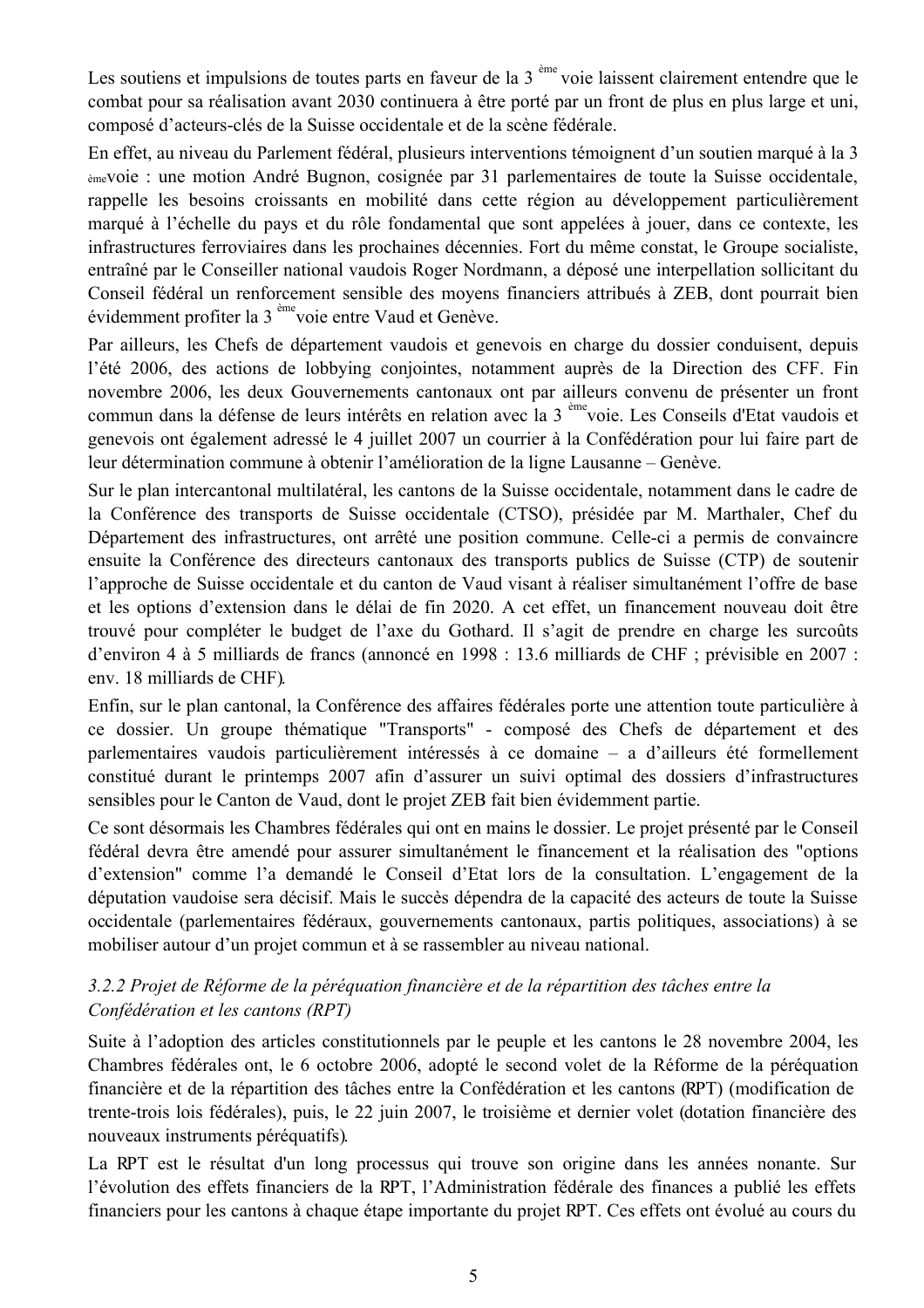temps. Pour le Canton de Vaud, le premier et le deuxième messages RPT faisaient apparaître un allégement pour les finances vaudoises de, respectivement, 36 et 11 millions CHF. La publication du 3 <sub>ème</sub> message, en décembre 2006, montrait une situation moins favorable : avec le nouvel indice des ressources 2004/2005 de 96,8 points, le Canton de Vaud pouvait encore compter sur un léger boni, de plus de 1,2 CHF. Mais les chiffres publiés par la Confédération en juillet 2007 pour 2008 retiennent un indice des ressources passant de 96.8 à 105.5 points et affichent un report de charge de 158 millions de francs pour notre canton. Cette situation s'explique principalement par l'augmentation de notre indice des ressources de 96.8 à 105.5 entre les années 2004/2005 et 2008, augmentation qui est due à l'amélioration du potentiel des ressources vaudois par rapport à celui des autres cantons.

Le Conseil d'Etat relève que, depuis le début des travaux inhérents à la RPT, il a tout mis en œuvre afin de défendre au plus près les intérêts du canton, tant dans la structure de projet elle-même que sur les plans intercantonal et cantonal.

Ainsi, l'actuel Président du Conseil d'Etat, depuis son élection au gouvernement vaudois, a représenté la Suisse romande au sein de l'organe de direction politique paritaire Confédération-cantons chargé d'adopter et de valider les étapes essentielles du projet ; dans ce cadre, il a joué un rôle actif dans la défense des intérêts non seulement du Canton de Vaud, mais aussi de la Suisse occidentale et des cantons en général. Sur le plan technique, deux collaborateurs du Service d'analyse et de gestion financières (SAGEFI) ont travaillé depuis 2003 dans les sous-groupes de projet RPT.

Le nouveau système péréquatif prévu par la RPT ne comporte guère d'enjeux de type régional. La concurrence entre les cantons a davantage touché leur structure et a mis en opposition les intérêts des cantons villes et ceux des cantons alpins et campagnards. Dès lors, la défense des intérêts des cantons sur le plan intercantonal a passé en priorité par une action au sein des conférences intercantonales nationales plutôt que régionales. La Conférence des gouvernements cantonaux (CdC) et la Conférence des directrices et directeurs des finances (CDF) ont adopté de nombreuses prises de position tout au long de ce projet, ce qui a permis de dégager un consensus avec la Confédération sur des points importants. Le Conseil d'Etat a été très actif au sein de ces organes. On citera notamment le règlement des problèmes transitoires de l'AI, au sujet duquel le gouvernement vaudois a joué un rôle décisif.

Les intérêts divergents des cantons dans la détermination des fonds péréquatifs représentent bien évidemment la limite principale à la coordination de leur action. Si le Conseil d'Etat ne peut se montrer entièrement satisfait des solutions adoptées par le législateur, il observe que le système proposé par le Conseil fédéral est apparu pour les Chambres fédérales comme un compromis auquel on ne pouvait guère apporter des modifications sans courir le risque de voir échouer le projet dans son ensemble. De fortes divergences se sont en effet manifestées entre les cantons dans lesquels se trouve une agglomération importante et le reste de la Suisse.

Sur le plan cantonal, la RPT a fait l'objet de nombreux échanges de vues entre le Conseil d'Etat et la Députation vaudoise aux Chambres fédérales, qui a été sensibilisée de manière continue aux intérêts de notre canton dans ce dossier. En application des nouvelles règles de fonctionnement de la Conférence des affaires fédérales (art. 21a al. 4 LOCE), un groupe de travail thématique restreint – composé des Conseillers d'Etat et des Députés vaudois membres de la Commission spéciale RPT – s'est réuni à plusieurs reprises pour procéder à un échange d'informations et à une sensibilisation réciproque sur les enjeux principaux soulevés par ce projet pour le Canton de Vaud. Durant ces rencontres régulières, le Conseil d'Etat a présenté plusieurs modifications sous la forme d'amendements concrets.

L'attention et la bienveillance témoignées par la Députation vaudoise aux Chambres fédérales à l'égard de ces diverses propositions est à saluer, même si des sensibilités politiques divergentes n'ont pas toujours conduit à une défense totalement homogène des intérêts spécifiques du canton.

Les chiffres publiés pour 2008 reflètent principalement l'amélioration de la richesse des contribuables de notre canton par rapport à ceux des autres cantons. Le Conseil d'Etat ne peut que s'en réjouir. En revanche, les bases de calcul pour déterminer l'indice des ressources sont défavorables à notre canton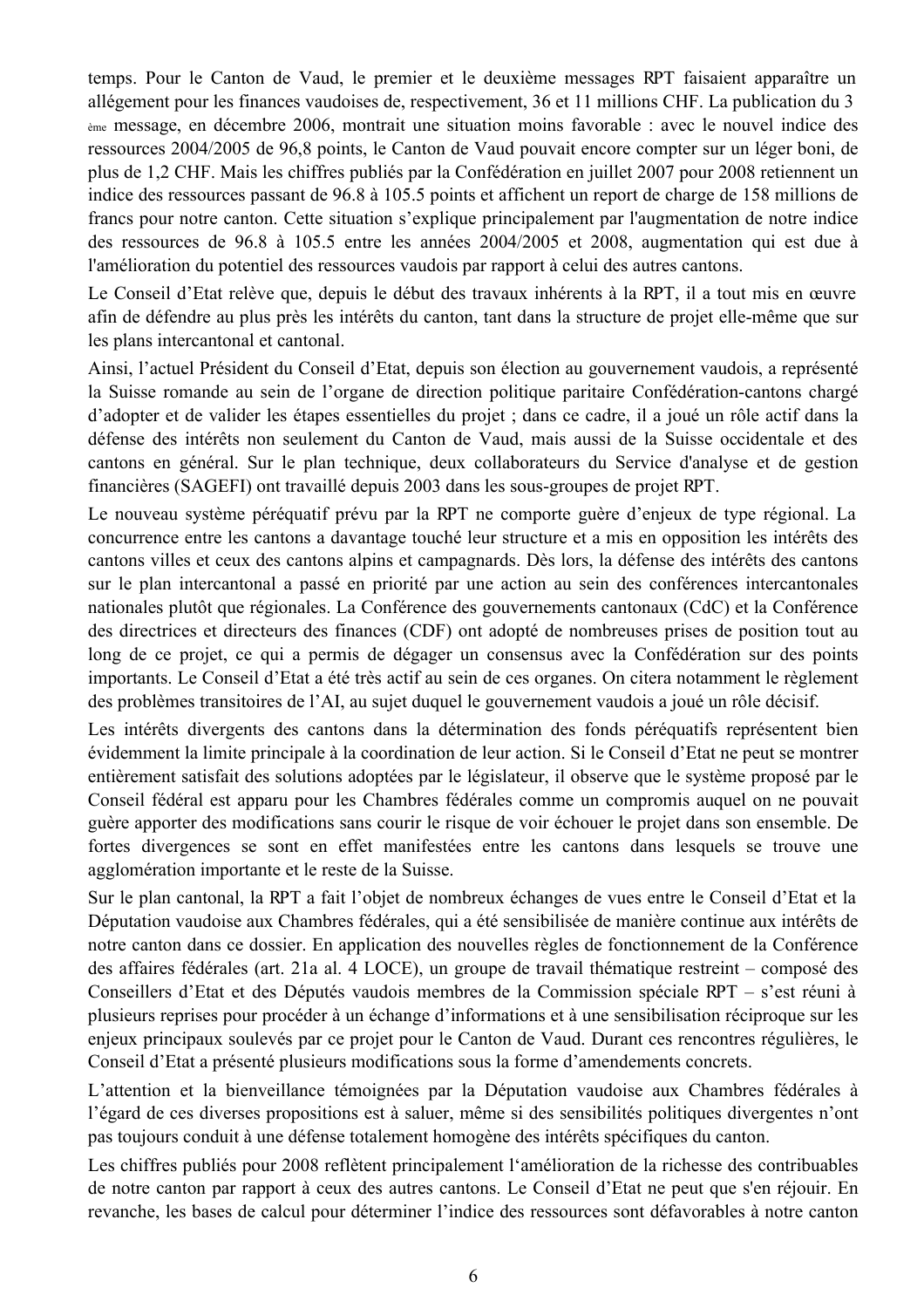et ne prennent en particulier pas suffisamment en compte les charges liées aux villes-centres. Suite à l'adoption du 3<sup>ème</sup> message par les Chambres fédérales le 22 juin 2007, la marge de manœuvre actuelle pour le canton est faible. Il convient de travailler sur ce dossier à long terme, notamment d'ici quatre ans lorsque le Parlement se prononcera à nouveau sur les fonds péréquatifs, sur la base d'un rapport sur l'efficacité de la RPT présenté par le Conseil fédéral, afin que les intérêts du canton soient davantage intégrés dans le système péréquatif. Le Conseil d'Etat s'y emploiera avec vigueur au cours de ces prochaines années.

## **4 COLLABORATION INTERCANTONALE GOUVERNEMENTALE**

### 4.1 Rencontres intergouvernementales bilatérales

La collaboration intergouvernementale bilatérale est ponctuée par les rencontres régulières des gouvernements cantonaux. Ainsi, entre l'été 2006 et l'été 2007, le Conseil d'Etat vaudois a rencontré les Gouvernements des Cantons de Fribourg, de Genève, de Neuchâtel et du Valais. Les thèmes suivants ont notamment été abordés lors de ces rencontres : RPT, infrastructures ferroviaires, révision LAMal ou encore la mise en œuvre des Accords bilatéraux.

## 4.2 Conférence des gouvernements cantonaux (CdC)

### 4.2.1 Activités en général

Le but général de la Conférence des gouvernements cantonaux (CdC), selon sa convention du 8 octobre 1993, est de favoriser la collaboration entre les cantons dans leurs domaines de compétences propres et d'assurer, dans les affaires fédérales touchant les cantons, la coordination et l'information.

Les dossiers principaux suivis par la CdC entre l'été 2006 et l'été 2007 ont été notamment les suivants : RPT, recensement 2010, initiative COSA, politique européenne.

## 4.2.2 Maison des cantons

La CdC a approuvé le 22 juin 2007 la réalisation du projet "Maison des cantons" dans l'ancien bâtiment administratif de Swisscom, à la Speichergasse 6 à Berne. L'exploitation de la Maison des cantons démarrera en été 2008.

Le projet "Maison des cantons" vise à améliorer la collaboration intercantonale et à renforcer l'importance des cantons en tant que partenaires privilégiés de la Confédération. Il doit aussi contribuer à une utilisation efficiente et efficace des ressources actuellement mises à disposition dans le domaine de la collaboration intercantonale. Parallèlement à une collaboration plus efficace aux niveaux politique et technique entre les gouvernements cantonaux, les conférences des directeurs et la CdC, il devrait en résulter une force d'impact accrue des cantons face à la Confédération.

Il s'agit, avec la réunion progressive des secrétariats des conférences intercantonales sous le même toit. d'améliorer la coordination ainsi que l'exploitation de synergies entre le secrétariat de la CdC et les secrétariats des conférences spécialisées, ainsi qu'entre les secrétariats des conférences spécialisées. Pour l'exploitation future de la Maison des cantons, une forme d'organisation simple est prévue entre les conférences et organisations impliquées, sans toucher d'aucune manière à leur autonomie sous ce toit commun. Les conférences suivantes ont prévu de s'y installer au cours de l'année 2008 : CdC, CDAS (Conférence des directeurs cantonaux des affaires sociales), CCDJP (Conférence des directrices et directeurs des départements cantonaux de justice et police), CDF (Conférence des directeurs cantonaux des finances). CDIP (Conférence suisse des directeurs cantonaux de l'instruction publique). CDS (Conférence suisse des directrices et directeurs cantonaux de la santé).

Sur le plan politique, le Bureau de la CdC (comité) comprend en outre désormais entre 9 et 11 membres (7 à 9 auparavant), afin de permettre aux Conseillères et Conseillers d'Etat membres des conférences spécialisées les plus importantes (instruction publique, finances, santé,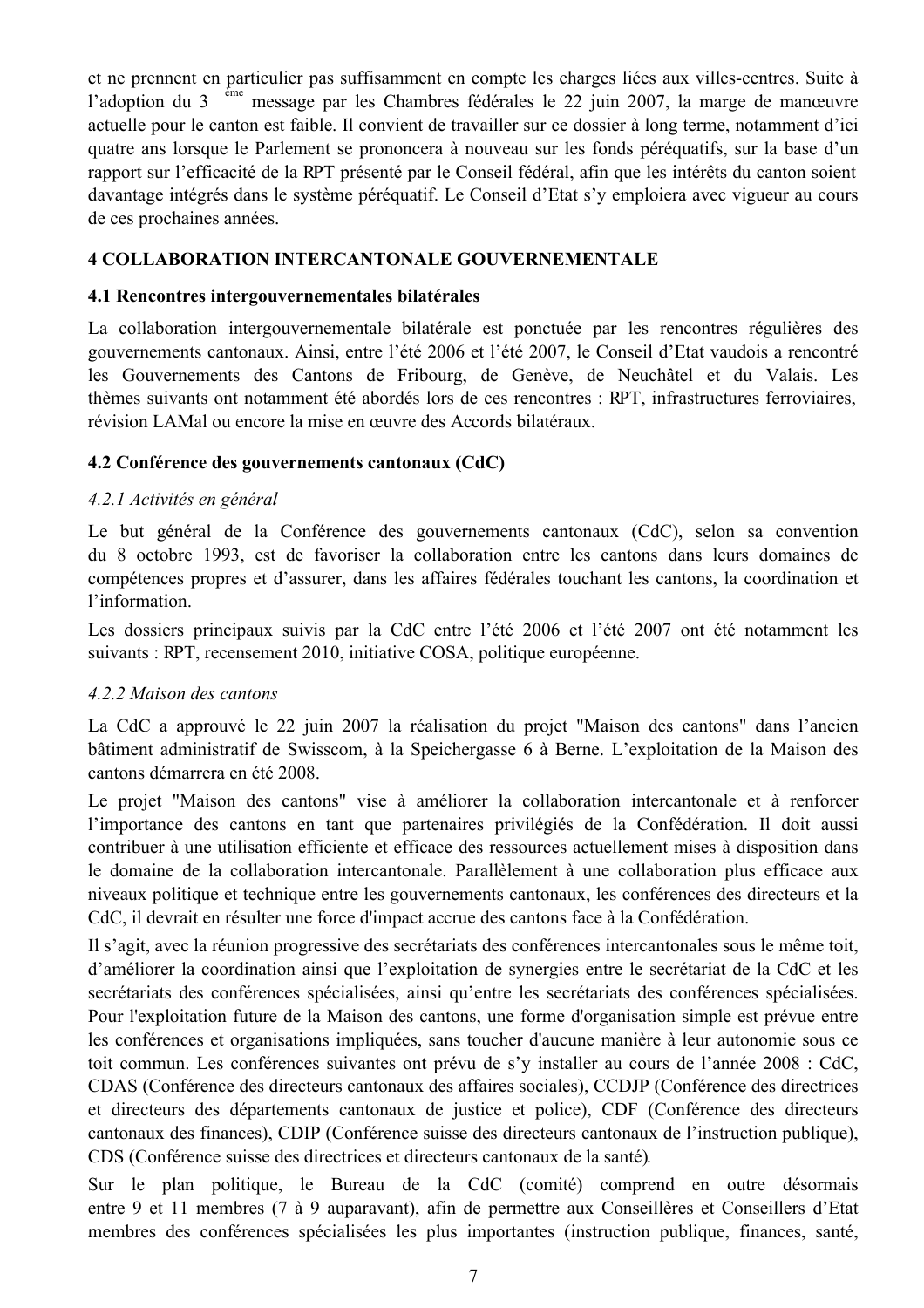affaires sociales, justice et police, aménagement du territoire et environnement, transports et économie publique) d'être représentés et de mettre ainsi en réseau le Bureau de la CdC avec les conférences spécialisées.

## 4.2.3 Politique européenne

L'Assemblée plénière de la CdC a précisé le 23 mars 2007 la position des gouvernements cantonaux en politique européenne. Ces derniers ont plaidé à l'unanimité pour une consolidation des Accords bilatéraux existants avec l'Union Européenne (UE). Ils ont toutefois été unanimes pour dire qu'il convenait, en tout cas à long terme, de laisser ouverte l'option de l'adhésion à l'UE. En outre, ils se sont prononcés pour une collaboration étroite entre la Confédération et les cantons, afin de sauvegarder les intérêts de la Suisse face à l'UE. Ceci implique, d'une part, une amélioration de la participation des cantons au développement des accords existants et à la négociation éventuelle de tout nouvel accord. D'autre part, la transparence des procédures décisionnelles y relatives doit aussi être garantie.

## 4.3 Conférence des gouvernements de Suisse occidentale

# 4.3.1 Activités en général

Instituée depuis 1993 entre les gouvernements des Cantons de Berne, de Fribourg, de Vaud, du Valais, de Neuchâtel, de Genève et du Jura, la Conférence des Gouvernements de Suisse occidentale (CGSO) s'est développée, avec pour but de défendre les intérêts communs de la Région, de se faire mieux entendre sur le plan fédéral, ainsi que d'assurer l'échange d'information et la coordination entre ses membres.

La CGSO a, entre l'été 2006 et l'été 2007, suivi et adopté des prises de position à l'attention des Députations fédérales de Suisse occidentale notamment dans les dossiers suivants (parfois en commun avec une conférence spécialisée) : RPT, Loi sur la géoinformation (LGéo), financement des infrastructures régionales de transport et Nouvelle politique régionale.

Par ailleurs, les membres de la CGSO ont préparé en commun les réponses à certaines consultations lancées par la CdC, ce qui a permis une meilleure visibilité de la Suisse occidentale, ainsi qu'une prise en compte renforcée de ses positions.

# 4.3.2 Révision de la Convention des conventions

Le 8 juin 2007, la CGSO a adopté le projet de CoParl (Convention relative à la participation des Parlements cantonaux dans le cadre de l'adoption et de l'exécution des conventions intercantonales et des traités des cantons avec l'étranger), destinée à remplacer la Convention du 9 mars 2001, entrée en vigueur le 23 avril 2002, relative à la négociation, à la ratification, à l'exécution et à la modification des conventions intercantonales et des traités des cantons avec l'étranger ("Convention des conventions").

Cette révision s'impose, d'une part, suite aux difficultés dans sa mise en œuvre qui se sont révélées au cours de ces dernières années et notamment les réserves qui ont été révélées quant à l'interprétation de certaines dispositions de la Convention dans le vade-mecum validé par la CGSO le 26 novembre 2004. D'autre part, cette révision est rendue nécessaire par un certain nombre de tensions qui existent entre la Convention des conventions et l'Accord-cadre pour la collaboration intercantonale assortie d'une compensation des charges (ACI).

La nouvelle CoParl doit permettre d'adapter la Convention des conventions à l'ACI et d'en préciser le champ d'application, tout en donnant des bases légales claires à la pratique qui s'est développée ces dernières années sur la base du vade-mecum. Le projet de CoParl a été transmis en août 2007 aux Bureaux des Grands Conseils signataires, ouvrant ainsi la phase parlementaire de cette révision, qui se basera sur la Convention des conventions actuellement en vigueur.

# **5 AFFAIRES EUROPEENNES, TRANSFRONTALIERES ET COOPERATION AU**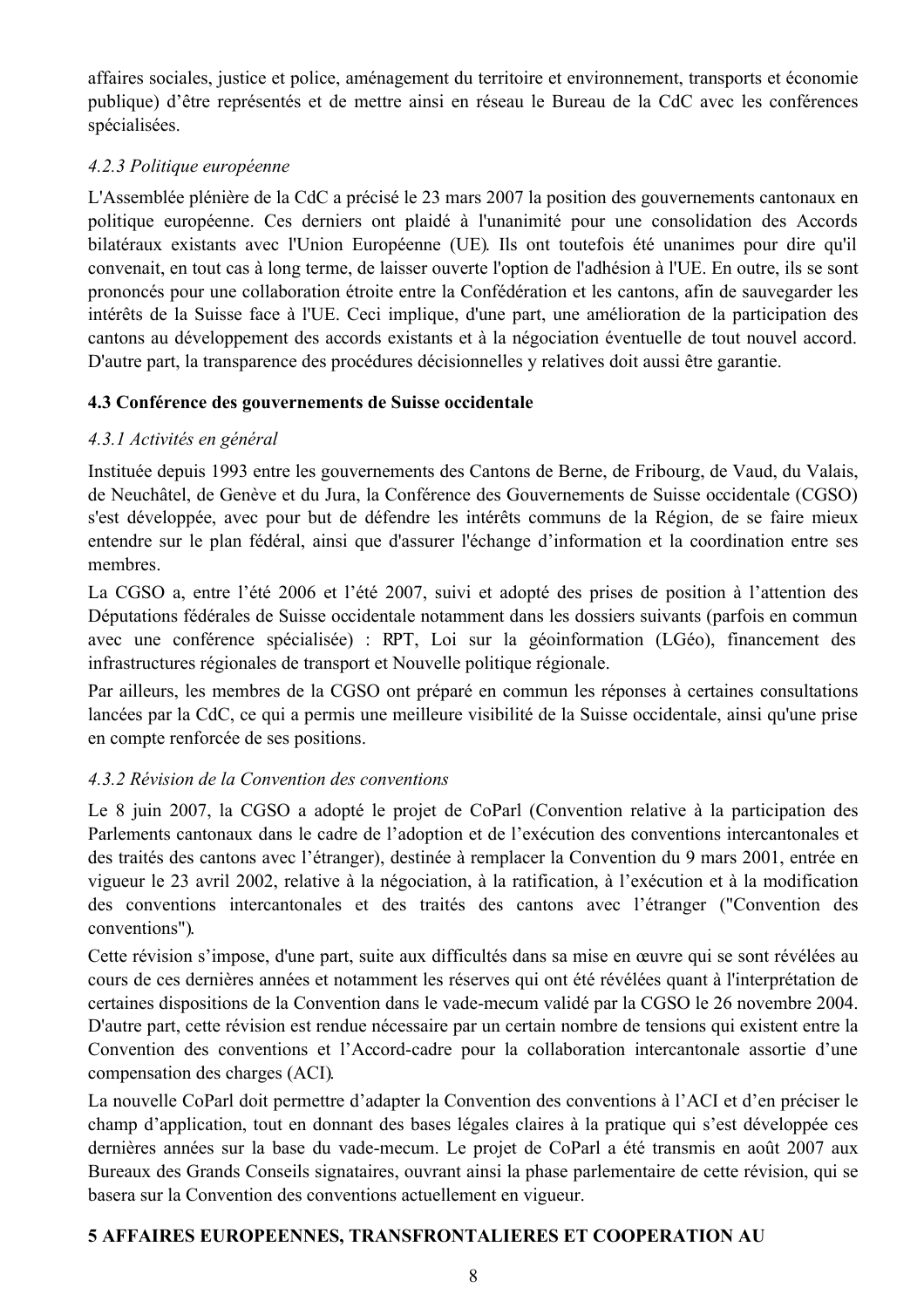## **DEVELOPPEMENT**

### 5.1 Affaires européennes et transfrontalières

Les principaux leviers à disposition du Canton de Vaud pour la "petite politique extérieure" que constituent les relations transfrontalières avec les régions françaises limitrophes sont les organismes franco-suisses du Conseil du Léman et de la Conférence TransJurassienne (CTJ), ainsi que le programme européen Interreg.

## 5.1.1 Le Conseil du Léman :

Le Conseil du Léman, organisme de coopération transfrontalière franco-suisse du Bassin lémanique, comprend les départements français de l'Ain et de la Haute-Savoie, ainsi que les cantons suisses de Genève, Valais et Vaud. Il est présidé depuis 2006 par le Canton de Genève et le sera dès 2008 par le Canton de Vaud. Cet organisme a conduit plusieurs projets innovants. Nous en énumérons ici trois et en présentons plus en détail un quatrième :

- a. Plaquette sur la valeur ajoutée de l'agriculture dans l'Arc lémanique.
- b. Réalisation d'un mémento pratique sur l'enseignement supérieur dans la région lémanique.
- c. Etude sur les pratiques culturelles dans la région lémanique.
- d. Réalisation d'une charte de cohérence lémanique des transports :

Peu de projets en matière de mobilité sont initiés de manière transfrontalière. Il manque une vision d'ensemble sur les grands projets structurants et multimodaux de la région lémanique, c'est-à-dire un état des projets existants, mais surtout une analyse prospective des transports dans la région à l'horizon 2020. La Commission Transports et communication du Conseil du Léman a donc décidé de lancer une nouvelle action, à savoir l'élaboration d'une charte de cohérence des transports lémaniques à l'horizon 2020. Il s'agit d'entreprendre une analyse multimodale des réseaux structurants de transports au niveau lémanique, prenant en considération l'évolution démographique, l'accroissement des besoins en mobilité des habitants, ainsi que l'impact des projets sur l'environnement. Elle dépassera le stade de l'étude pour aboutir à une charte de cohérence validée par les cinq entités membres du Conseil du Léman, en prenant la forme d'un document présentant un état des lieux, en mettant en avant l'interdépendance des projets et en essayant de mesurer l'impact des projets entre eux et leur degré de cohérence

### 5.1.2 La Conférence TransJurassienne (CTJ)

La Conférence TransJurassienne (CTJ), organisme de coopération transfrontalière franco-suisse de l'Arc jurassien, regroupe la région française de Franche-Comté et les cantons suisses de Berne, Jura, Neuchâtel et Vaud – qui forment entre eux la CTJ Suisse. La CTJ franco-suisse est actuellement co-présidée par le Président de la Région Franche-Comté, le Préfet de la Région Franche-Comté et le Président de la CTJ Suisse. Cette dernière, qui a la personnalité juridique, est actuellement présidée par le Canton du Jura et le sera dès 2008 par le Canton de Vaud. La CTJ a conduit plusieurs projets structurants. Nous en énumérons ici trois et en présentons plus en détail un quatrième :

- a. Observatoire statistique transfrontalier de l'Arc jurassien (OSTAJ).
- b. Pâturages boisés.
- c. Offre pour les jeunes de formation suisse et française.
- d. Microtechnique :

Suite à la reconnaissance par le Gouvernement français en juillet 2005 de l'existence en Franche-Comté d'un Pôle national de compétitivité en microtechniques, la CTJ s'est fixé comme projet prioritaire le développement des relations franco-suisses dans ce domaine. Le Pôle de compétitivité représente un formidable instrument de concertation et de coordination entre les différents acteurs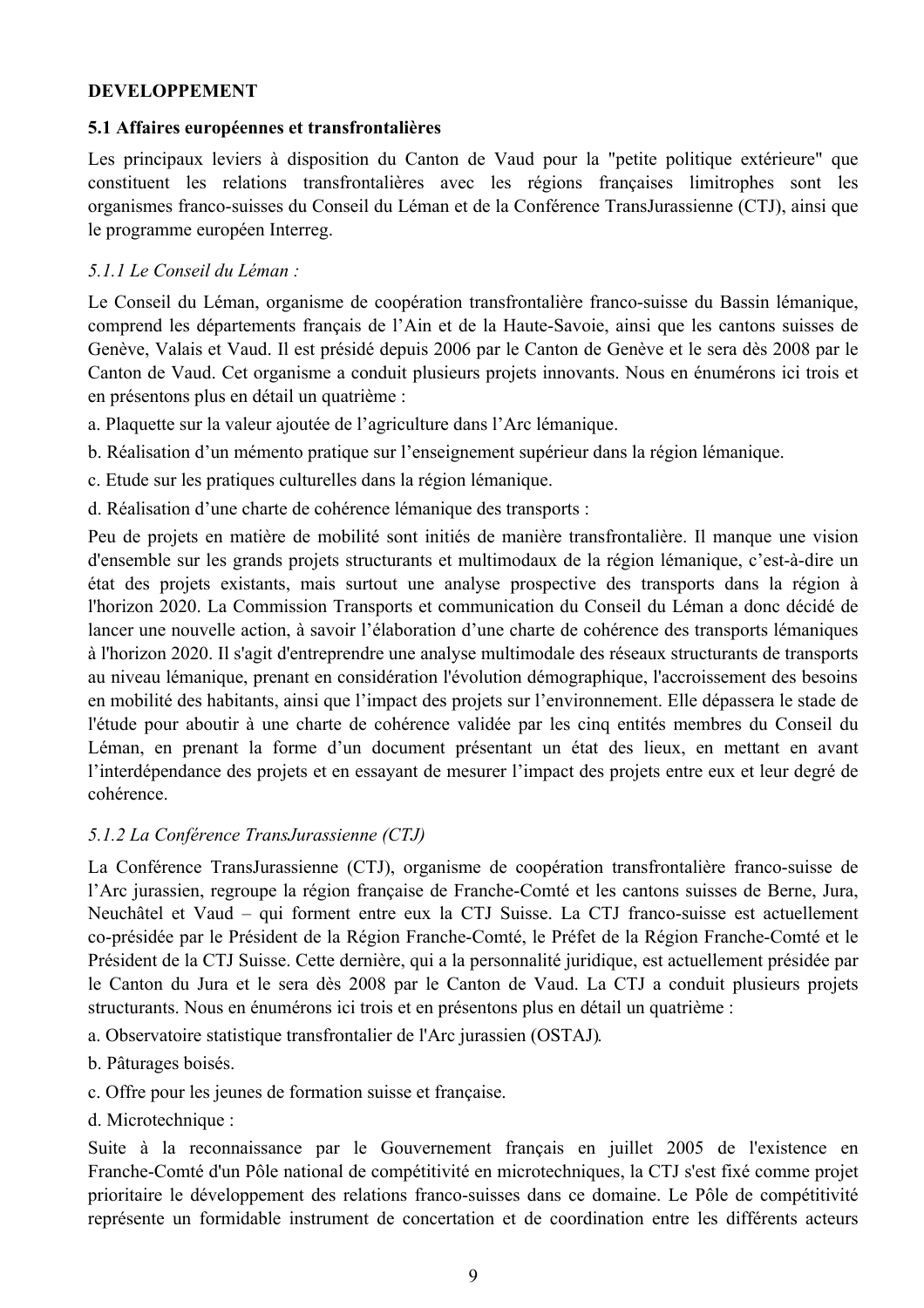franc-comtois de la microtechnique. Dans ce contexte, le Pôle a fait part à la CTJ de son souhait de pouvoir initier un dialogue structuré avec les partenaires suisses de l'Arc jurassien. Etant donné la multiplicité des partenaires côté suisse, la CTJ-Suisse joue pour l'instant le rôle d'interlocuteur privilégié pour le Pôle français. De nombreux contacts ont par ailleurs été établis par la CTJ-Suisse avec les différents acteurs microtechniques suisses. Une approche pragmatique est poursuivie, notamment en vue de développer, d'ici le premier semestre 2008, un ou deux projets concrets entre ces acteurs franco-suisses

## 5.1.3 Le Programme Interreg France-Suisse

Depuis 1990, le Canton de Vaud participe aux programmes européens Interreg, qui visent à financer des actions permettant de développer les échanges transfrontaliers.

2006 a été une année charnière pour la participation du Canton de Vaud aux programmes Interreg, puisqu'elle marque la fin de la période de programmation lancée en 2000 et qu'elle a été déterminante pour la préparation des futurs programmes de la période 2007 à 2013. C'est donc l'occasion d'énumérer quelques projets Interreg emblématiques et structurants (nous en présentons un plus en détail), qui ont vu le jour dans l'espace du Programme Interreg IIIA France-Suisse et qui ont été financés à l'aide du Fonds cantonal Interreg III géré auprès de l'Office des affaires extérieures :

- a. Observatoire statistique pour le suivi des Accords bilatéraux.
- b. Mise en valeur et promotion des produits du terroir "Chablais gourmands".
- c. Gestion innovante des compétences de l'organisation et des métiers.
- d. Système d'audioguidage déclenché par GPS pour visites touristiques.
- e. Création d'une AOC franco-suisse pour les bois résineux du Jura.
- f. Projet d'agglomération franco-valdo-genevois :

Conduit pour la partie vaudoise par le Service des communes et des relations institutionnelles, le Service du développement territorial, ainsi que le Conseil régional du district de Nyon et la Ville de Nyon, le but de ce projet est d'élaborer une politique commune à l'échelle de l'agglomération transfrontalière franco-valdo-genevoise. L'application et la mise en œuvre de cette politique, déclinée en projets, sera inscrite dans les différents documents de planification et suivie par une structure de portage transfrontalière. Il est donc visé la création d'un instrument de gestion permettant de concrétiser une stratégie de développement de l'agglomération partagée, à travers la mise en œuvre d'un programme d'actions précis. Ce projet promeut une coopération avancée entre les collectivités de différents niveaux de part et d'autre de la frontière.

L'élaboration du Programme opérationnel Interreg IV France-Suisse

L'élaboration du programme opérationnel Interreg IV France-Suisse a débuté en janvier 2006. En cohérence avec les Orientations Stratégiques Communautaires et avec la Nouvelle Politique Régionale Suisse (NPR), sur la base d'un diagnostic transfrontalier, une stratégie d'intervention a été établie pour le programme Interreg de coopération territoriale 2007-2013. Ces documents stratégiques du programme, négociés entre partenaires suisses et français, ont été transmis officiellement pour avis à la Commission européenne et à la Confédération suisse en juillet 2007.

L'objectif global pour le programme est de "contribuer à un développement équilibré de l'espace de coopération franco-suisse, à même de produire de manière innovante et performante des valeurs ajoutées durables". Cet objectif se décline à travers trois axes prioritaires : 1. Compétitivité économique et innovation ; 2. Aménagement du territoire ; 3. Qualité de vie et services.

Le champ d'intervention de l'Union européenne reste relativement large pour la coopération territoriale et, en l'occurrence, pour le Programme Interreg franco-suisse, Cependant, les exigences de la Loi sur la Politique Régionale suisse (LPR) restreignent les possibilités de financement de projets (retombées économiques et valeur ajoutée à démontrer). Dans le domaine de la compétitivité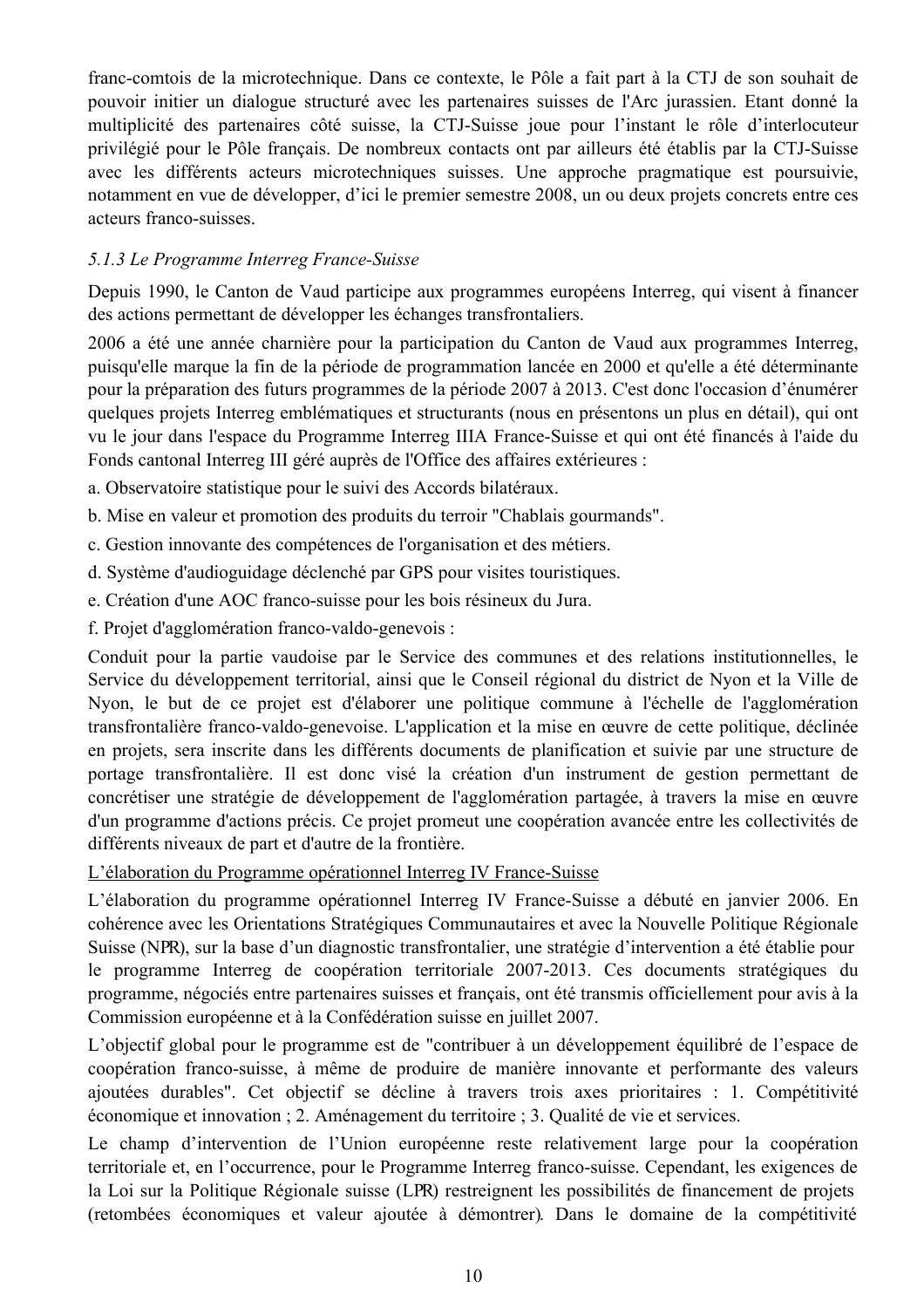économique et de l'innovation, les projets bénéficieront des fonds européens et des fonds fédéraux Interreg. Pour les thématiques hors du champ de la LPR, les financements cantonaux devront se substituer aux financements fédéraux.

L'élaboration du volet transfrontalier du programme cantonal vaudois NPR

La Confédération souhaite à présent intégrer la participation suisse aux programmes européens Interreg dans le cadre de la Nouvelle Politique Régionale. C'est pourquoi le programme opérationnel Interreg IV France–Suisse (PO), négocié avec les partenaires français, fait partie intégrante du programme pluriannuel cantonal NPR d'un canton (dit canton responsable), qui a la charge de présenter le programme Interreg pour l'ensemble des autres cantons concernés sur l'espace de coopération. Pour le Programme France-Suisse, cette tâche est assumée par le Canton de Vaud pour le Bassin lémanique (VS, GE, FR et VD) et par le Canton de Neuchâtel pour l'Arc jurassien (JU, BE, NE, FR et VD).

La nouvelle période de programmation voit donc la mise en œuvre de deux démarches parallèles. Il s'agit, aux niveaux européen, français et transfrontalier, de mettre en œuvre la nouvelle génération de programmes (2007-2013) voulue par l'Union européenne et de la faire coïncider, côté suisse, avec la nouvelle forme de conventionnement prévue par la NPR entre les cantons et la Confédération  $(2008 - 2015)$ .

En effet, du point de vue organisationnel, l'aide fédérale pour Interreg IV devra faire l'objet de conventions pluriannuelles à conclure entre les cantons et la Confédération pour fin 2007. Ces conventions se basent sur des programmes cantonaux NPR, se décomposant en trois volets (cantonal, intercantonal et transfrontalier), présentant des priorités thématiques claires et annonçant des moyens financiers cantonaux équivalents aux financements fédéraux sollicités.

Dans cette perspective, il a été rédigée à l'attention de la Confédération une contribution constituant le volet transfrontalier des programmes pluriannuels cantonaux de la NPR, valables pour les Cantons suisses de Berne, de Genève, du Jura, de Neuchâtel, du Valais, de Fribourg et de Vaud, partenaires du Programme opérationnel de coopération territoriale européenne Interreg IV France-Suisse (2007-2013). Elle concerne les engagements cantonaux à la coopération transfrontalière et fait le lien entre le PO et la NPR. En outre, elle démontre et analyse, d'une part, la compatibilité des objectifs du PO avec ceux de la NPR et justifie, d'autre part, la cohérence du PO avec les stratégies cantonales en matière de politique régionale.

## 5.2 Coopération au développement

Dans son Rapport du 8 mars 2006 au Grand Conseil sur le postulat Rytz et consorts concernant la mise en place d'une politique de coopération au développement (336), le Conseil d'Etat annonçait un compte-rendu annuel faisant un point de situation sur les aides distribuées en la matière dans le cadre du Rapport sur les affaires extérieures. Pour l'année 2006, le recensement réalisé par le SAGEFI - sur la base des informations fournies par les Unités financières départementales - de la contribution des services de l'Administration cantonale se monte à CHF 1'704'351.-.

Plus concrètement, les dépenses concernant le Département de l'économie se montent à CHF 400'000.-, se répartissant à parts égales entre la Fédération vaudoise de coopération (FEDEVACO) et Intercoopération. Le Département de la formation et de la jeunesse voit sa contribution se fixer à CHF 517'845.-, essentiellement par la participation de l'Université de Lausanne. La contribution totale du Département de la santé et l'action sociale se monte à CHF 402'593. composée de différents partenariats essentiellement avec la FEDEVACO. Le Département des institutions et des relations extérieures intervient pour un montant à hauteur de CHF 354'673.-, sous forme de deux programmes d'aide aux retours de l'Entraide protestante suisse et de l'Organisation internationale pour les migrations. Suite au transfert de la CADEV (Centrale d'achats de l'Etat de Vaud) du Département des finances au Département des infrastructures, ce dernier intervient quant à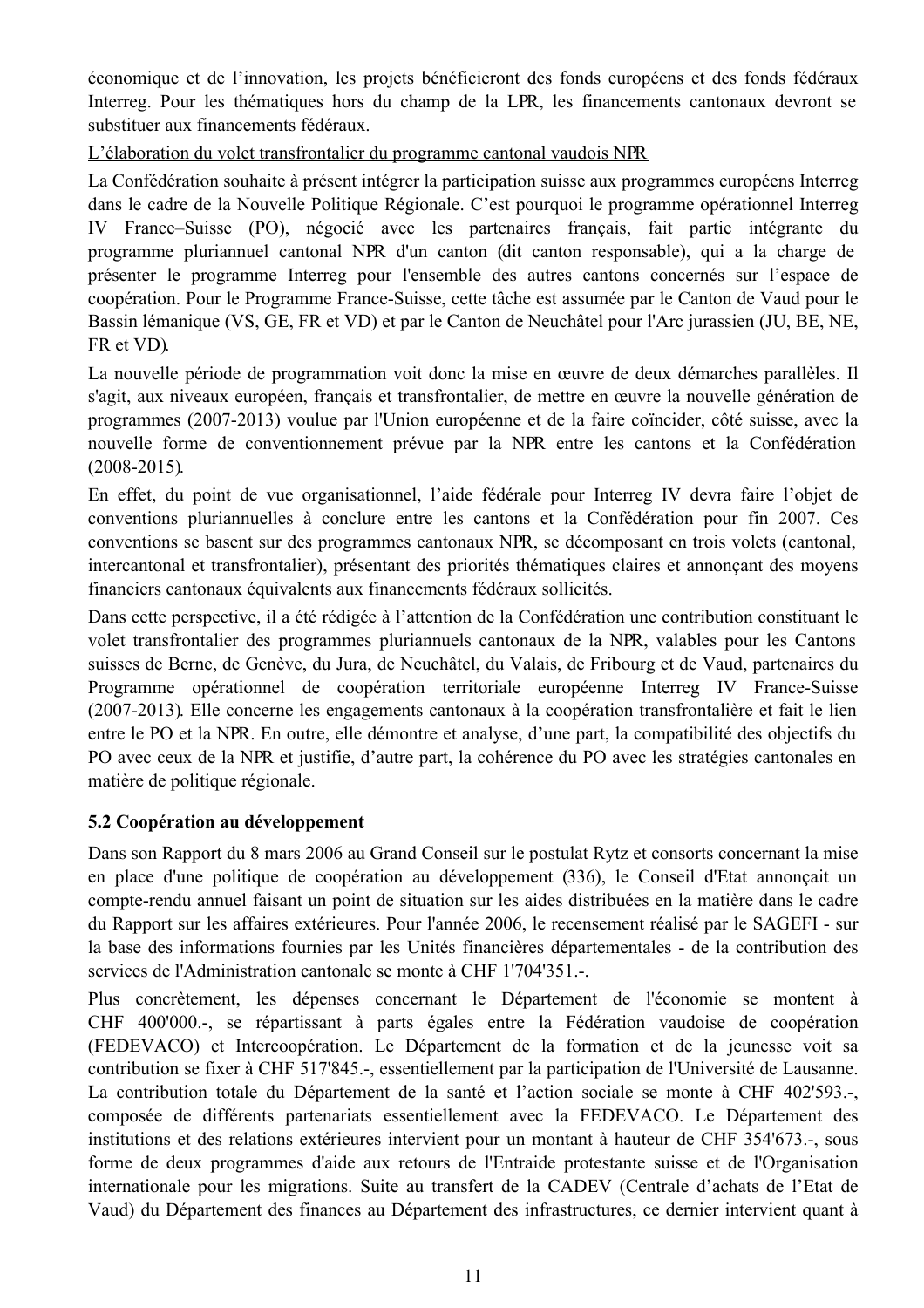lui pour la première fois dans la statistique pour un montant de CHF 29'240.- (matériel et fournitures scolaires)

┑

| Anie du Canton de Vadu aux pays en developpement et en transition (en<br>CHF) |                    |           |           |           |           |           |
|-------------------------------------------------------------------------------|--------------------|-----------|-----------|-----------|-----------|-----------|
|                                                                               | 2001               | 2002      | 2003      | 2004      | 2005      | 2006      |
| DEC                                                                           | 411'000            | 400'000   | 400'000   | 380'000   | 400'000   | 400'000   |
|                                                                               | <b>DFIN 88'440</b> | 33'811    | 53'715    | 55'618    | 179'984   |           |
| <b>DFJ</b>                                                                    | 491'534            | 492'992   | 453'770   | 516'543   | 528'803   | 517'845   |
|                                                                               | DSAS383'900        | 384'000   | 384'000   | 384'000   | 389'102   | 402'593   |
| DINF-                                                                         |                    |           |           |           |           | 29'240    |
| <b>DIRE</b>                                                                   |                    |           |           |           | 790'199   | 354'673   |
| Total                                                                         | 1'374'874          | 1'310'803 | 1'291'485 | 1'336'161 | 2'288'088 | 1'704'351 |

Aide du Canton de Vaud aux nave en développement et en transition (en

# **6 DEPARTEMENT DE LA SECURITE ET DE L'ENVIRONNEMENT (DSE)**

Les principaux dossiers de politique extérieure suivis par le Département de la sécurité et de l'environnement durant la période couverte par le présent rapport sont les suivants :

## 6.1 Eurofoot 2008 - Création de l'EMCI

En raison des incidences liées à l'organisation d'une manifestation d'envergure telle l'Euro 2008, la Conférence latine des Chefs des départements de justice et police (CLDJP) a décidé, en été 2006, de mettre sur pied un Etat-major de coordination intercantonale (EMCI). Cette structure concordataire vise à définir les actions communes entre les cantons en vue de l'Euro 2008. Elle est dirigée par un représentant du canton de Genève. Elle garantit la coordination intercantonale des dispositifs, la standardisation des processus, la cohérence des engagements et la mise en commun des forces pour une plus grande efficacité.

## 6.2 Changement de munition au niveau fédéral

Suite au drame de Bex, le 26 octobre 2005, avant débouché sur la mort de deux personnes (le conducteur et un policier) et des blessures pour un second policier, une évaluation a été demandée sur les circonstances des événements. Après avoir pris connaissance des analyses et des rapports d'experts, les conférences intercantonale et fédérale de police (CLDJP et CCPC-RBT) ont pris la décision, le 6 septembre 2006, de changer de type de munition, avec mise en œuvre au 1 er janvier 2007, après une formation adéquate.

Sur cette base, le Conseil d'Etat vaudois a décidé d'équiper la Police cantonale de cette nouvelle munition de service, dite "à expansion contrôlée", déjà adoptée par les autres Etats européens. Cette décision est conforme aux préavis de la Commission technique des polices suisses, du Conseil fédéral, de la Conférence des commandants de police de Suisse romande, Berne et Tessin, et de la Conférence suisse des directrices et directeurs des départements cantonaux de justice et police (CCDJP). Cette munition est de nature à limiter l'ampleur de drames comme celui de Bex et a obtenu l'aval de l'Institut universitaire de médecine légale (IUML).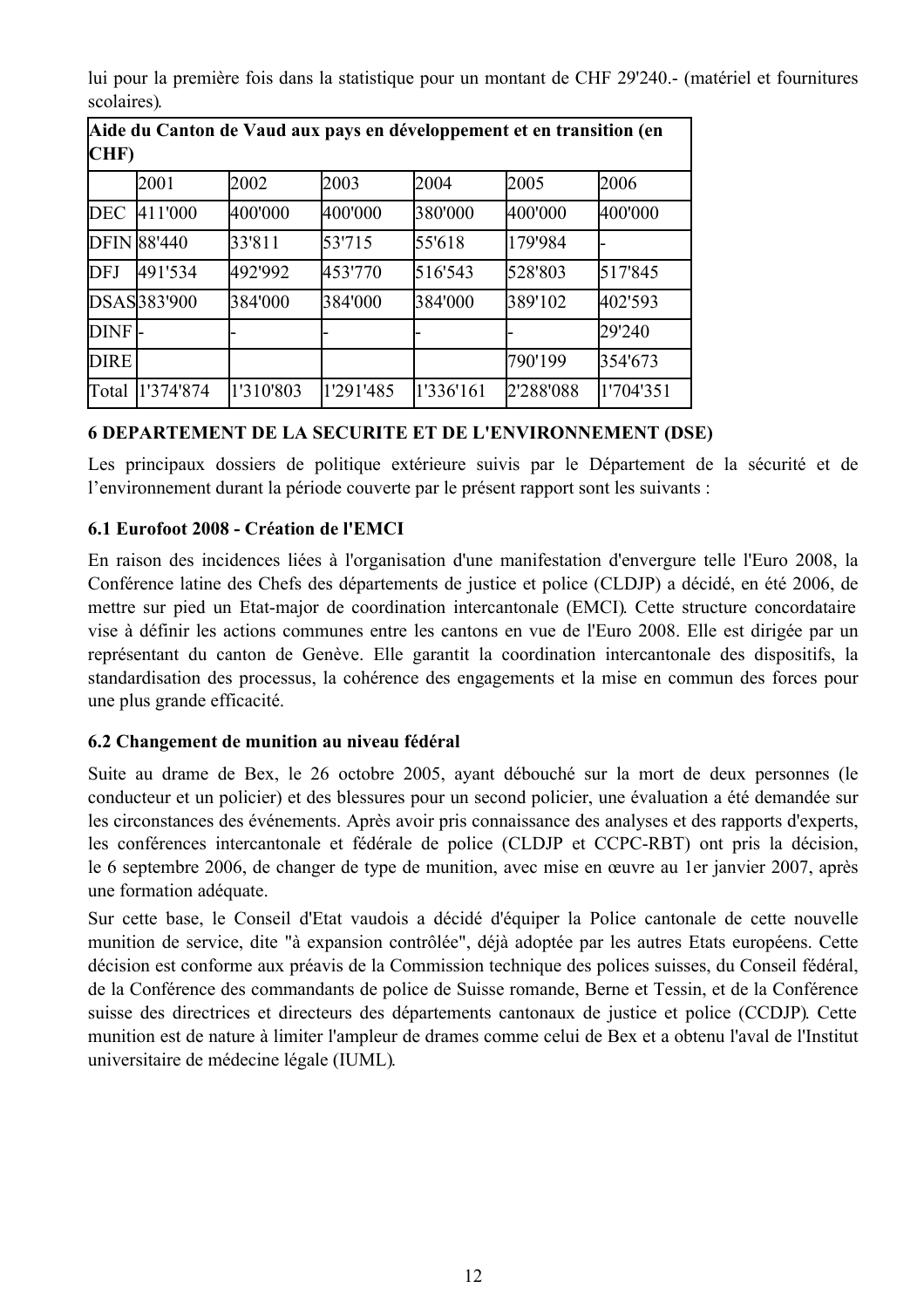## 6.3 Concordat du 10 avril 2006 sur l'exécution des peines privatives de liberté et des mesures concernant les adultes et les jeunes adultes dans les cantons latins (Concordat latin sur la détention pénale des adultes)

En raison de l'entrée en vigueur du nouveau Code pénal au 1 er janvier 2007, le Concordat du 22 octobre 1984 a dû être abrogé et a été remplacé par le Concordat du 10 avril 2006 sur l'exécution des peines privatives de liberté et des mesures concernant les adultes et les jeunes adultes dans les cantons latins (Concordat latin sur la détention pénale des adultes). En date du 22 novembre 2006, le Conseil d'Etat adoptait l'EMPD l'autorisant à adhérer au Concordat, et le Grand Conseil adoptait ce décret le 27 mars 2007.

Les changements à mettre en évidence sont les suivants :

- Le champ d'application du Concordat est étendu à l'exécution des courtes peines privatives de liberté, y compris à la semi-détention.

- La différentiation entre délinguants primaires et récidivistes n'existant plus dans le nouveau Code pénal, la spécialisation des établissements concordataires en fonction de cette différentiation est donc devenue caduque.

- Les actes du Concordat (règlements, décisions, directives et recommandations) ont été revus dans le sens d'une plus grande responsabilisation des condamnés, notamment sur le plan financier.

## **6.4 Etudes d'impact**

Le Canton de Vaud a apporté une importante contribution dans le cadre de la modification de l'Ordonnance fédérale relative aux études d'impact, par le biais du Groupe intercantonal romand (GREIE) au sein duquel il est représenté par sa déléguée à l'environnement. Les remarques du Canton de Vaud ont été prises en compte. Celles-ci concernaient notamment le maintien des critères pour soumettre les installations de parkings et de centres commerciaux à étude d'impact sur l'environnement ou l'introduction d'installations de biogaz d'une certaine importance.

### 6.5 Lutte contre le dopage

Face à l'augmentation des cas et à l'ingéniosité déployée dans le domaine du dopage, un concept romand de lutte contre le dopage a été adopté le 19 février 2007. Le leadership de ce dossier est assumé par le canton de Vaud. Les premières enquêtes seront réalisées par les cantons romands, les gardes-frontières et les douanes, sous le contrôle des juges d'instruction cantonaux, avec l'appui des instances sportives nationales.

## 7 DEPARTEMENT DE LA FORMATION ET DE LA JEUNESSE (DFJ)

### 7.1 Principaux dossiers de politique extérieure

Au niveau du droit intercantonal, les principales activités du Département de la formation et de la jeunesse (DFJ) relevant des affaires extérieures au cours de la période couverte par le présent rapport ont été les suivantes :

a) En ce qui concerne l'Ecole obligatoire, la Conférence suisse des directeurs cantonaux de l'instruction publique (CDIP) a mis en consultation, suite à l'acceptation des nouveaux articles constitutionnels sur la formation par le peuple suisse le 21 mai 2006, un projet de Convention intercantonale sur l'harmonisation de la scolarité obligatoire. Cet accord, qui vise à une harmonisation des systèmes scolaires cantonaux principalement par le biais de standards de compétence communs et annexément par des adaptations structurelles, a fait l'objet d'une réponse du Conseil d'Etat, qui a largement tenu compte dans ses considérations des avis exprimés par la commission interparlementaire romande constituée à cet effet. Adopté en deuxième lecture par la CDIP le 14 juin 2007, l'accord entrera en vigueur dès qu'il aura été ratifié par dix cantons, ce qui est devrait être le cas vers le milieu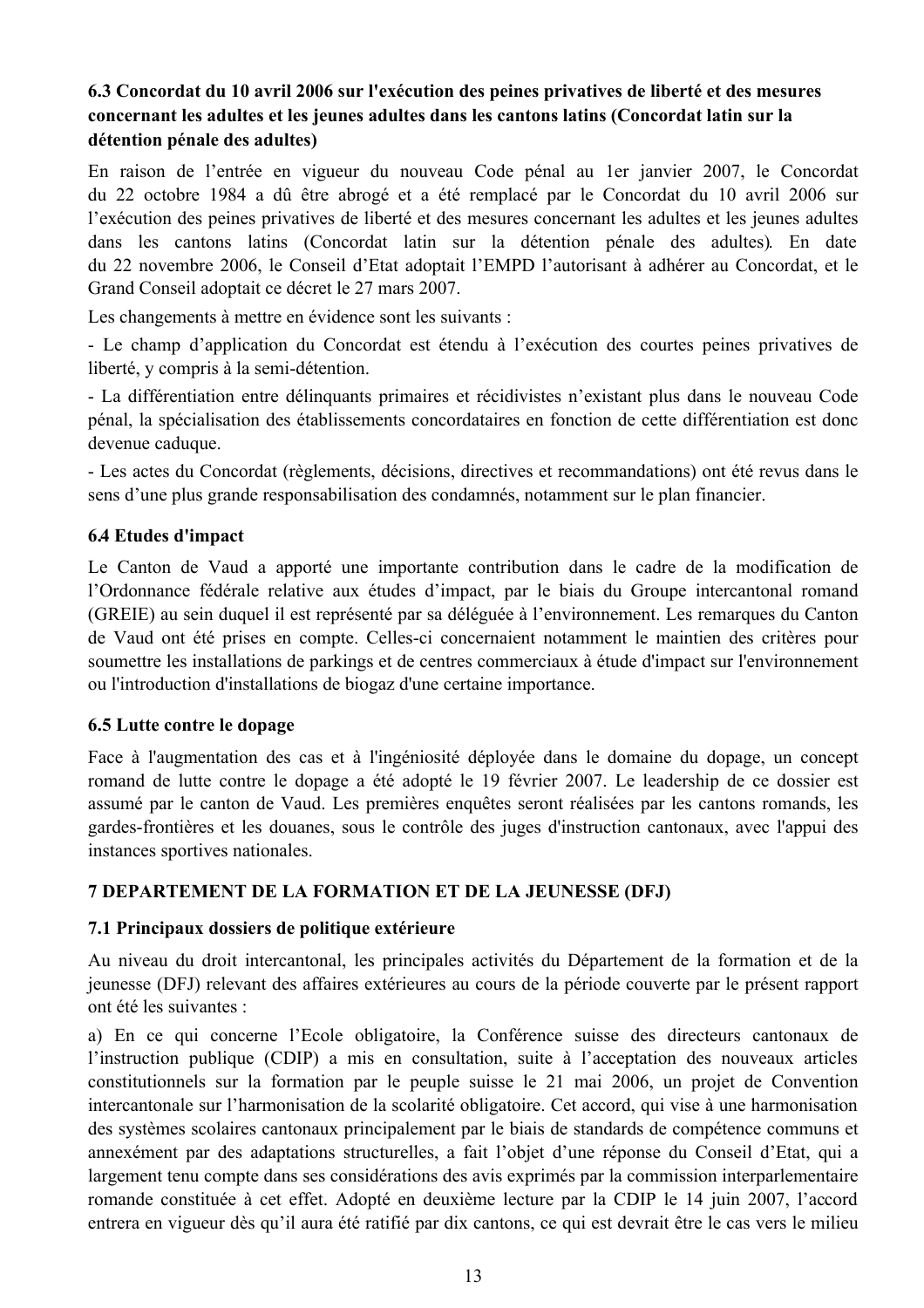de l'année 2008. Il prévoit un délai de transition de 6 ans, à compter depuis son entrée en vigueur, pour la mise en œuvre des standards de compétence et des modifications structurelles qu'il induit.

Cet accord est complété par la Convention scolaire romande, traitée par les législatifs et les exécutifs romands selon la même procédure et adoptée le 21 juin 2007 en deuxième lecture par la Conférence intercantonale de l'instruction publique de la Suisse romande et du Tessin (CIIP). Elle vise à mettre en ceuvre les tâches conférées aux régions linguistiques par l'accord suisse (plan d'études commun, coordination des moyens d'enseignement, etc.) et à renforcer la collaboration entre les cantons romands (formation des cadres scolaires, formation continue des enseignantes et des enseignants et coordination des contenus de leur formation initiale, épreuves de référence romandes, etc.). La Convention scolaire romande entrera en vigueur dès qu'elle aura été adoptée par 3 cantons, dont un bilingue, ce qui devrait être le cas vers le milieu de l'année 2008, et prévoit comme l'accord suisse un délai de transition de 6 ans.

b) Ce dispositif est complété par un projet d'accord intercantonal sur la collaboration dans le domaine de la pédagogie spécialisée, qui vise, après la disparition de la part fédérale au financement de l'enseignement spécialisé dans le cadre de la nouvelle répartition des tâches entre la Confédération et les cantons (RPT), à maintenir une cohérence au niveau national dans les grandes orientations de l'enseignement spécialisé, avec un accent mis sur la notion d'intégration. Cet accord, sur lequel le Grand Conseil a pu se prononcer dès la phase consultative par le biais d'un commission ad hoc en application anticipée de la nouvelle disposition idoine de la loi sur le Grand Conseil (art. 61 LGC), a été adopté en deuxième lecture par la CDIP le 26 octobre 2007 et devrait entrer en vigueur le 1er janvier 2011, soit à la fin du délai transitoire de trois ans imposé dans la RPT pour ce domaine d'activités.

c) Avec le retrait de la Confédération du domaine des bourses d'études pour le degré secondaire et l'affaiblissement important des contributions fédérales aux bourses d'études pour le degré tertiaire, et après le résultat d'une consultation fédérale qui a montré la volonté des cantons à mieux coordonner leurs politiques en matière de bourses d'études, le DFJ a participé activement à l'élaboration d'un projet de convention intercantonale sur les bourses d'études dont la CDIP a décidé la mise en consultation le 26 octobre 2007

d) Enfin, plusieurs accords intercantonaux de droit contraignant ont été soumis au Grand Conseil pour ratification, dont un accord sur le financement intercantonal de la formation professionnelle et un accord sur la reconnaissance intercantonale des diplômes.

En ce qui concerne la politique fédérale, un travail important de sensibilisation des parlementaires fédéraux a été accompli, de pair avec la CDIP, en faveur d'une augmentation des crédits fédéraux destinées à la formation, la recherche et les technologies. La décision du Parlement fédéral qui a augmenté de 50 pour cent le montant initialement prévu par le Conseil fédéral, est d'une importance particulière pour le canton de Vaud, qui regroupe un grand nombre d'institutions de formation tertiaire dont l'avenir dépend de ce soutien financier.

Enfin, en juin 2007, après une large phase de consultation, le Conseil fédéral et la CDIP ont adopté leur réglementation commune sur la maturité gymnasiale pour renforcer les branches scientifiques.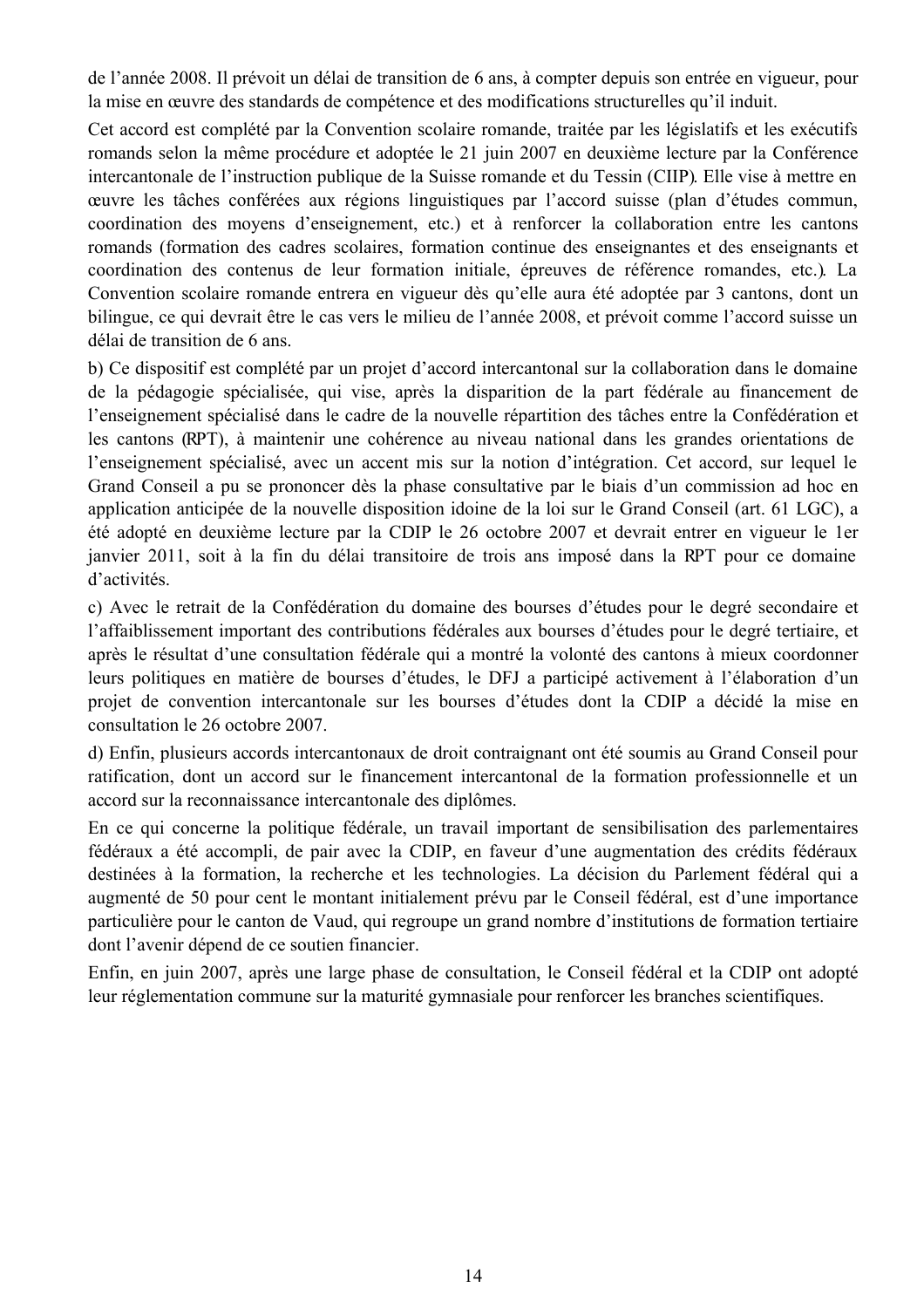## 7.2 Réforme du paysage suisse des hautes-écoles

Dans la perspective de la réforme du paysage suisse des hautes-écoles et de la phase de consultation sur le projet de loi fédérale sur l'aide aux hautes écoles et la coordination dans le domaine suisse des hautes écoles (LAHE), la Cheffe du DFJ s'est engagée dans plusieurs organes mixtes de la Confédération et des cantons pour défendre les intérêts stratégiques et financiers des cantons universitaires et des cantons romands dans ce dossier qui revêt une importance primordiale pour l'avenir des hautes écoles vaudoises. La nouvelle loi, qui constituera la base légale fédérale unique pour l'aide financière aux universités cantonales et aux hautes écoles spécialisées ainsi que pour la coordination du domaine suisse des hautes écoles, a été mise en consultation le 12 septembre 2007 de concert avec la CDIP et devrait pouvoir déployer ses effets dès 2012.

## 8 DEPARTEMENT DES INSTITUTIONS ET DES RELATIONS EXTERIEURES (DIRE)

Outre les dossiers conduits par l'OAE (cf. ch. 3 à 5 supra), les principaux dossiers de politique extérieure suivis par le Département des institutions et des relations extérieures durant la période couverte par le présent rapport sont les suivants :

## 8.1 Suivi des dossiers des conférences intercantonales (CCDJP et CLDJP)

Le Chef du DIRE a exercé la fonction de membre du Comité de la Conférence des Directrices et Directeurs des Départements Cantonaux de Justice et Police (CCDJP). Les dossiers traités ont concerné les domaines de la police (notamment : EURO 2008, WEF et lutte contre le hooliganisme), de la justice (notamment : harmonisation de la procédure fédérale civile et pénale, modification de la partie générale du code pénal, mise en œuvre des Accords de Schengen/Dublin et projet LexFind), et de la migration (notamment : mise en œuvre des modifications de la loi sur l'asile – LAsi – et introduction de la nouvelle loi sur les étrangers - LEtr). Par ailleurs, le Chef du DIRE a, sur nomination de la CCDJP, exercé la présidence du Comité d'experts de la migration illégale et de la criminalité des étrangers, ainsi que celle d'interlocuteur politique du Canton de Vaud pour le domaine relatif à l'organisation d'accompagnement intercantonale à Schengen/Dublin.

Au niveau romand, le Chef du DIRE a exercé la vice-présidence de la Conférence Latine des Chefs de Départements de Justice et Police (CLDJP), puis la présidence à partir du 1er janvier 2007. A ce titre, il a traité des dossiers touchant notamment le domaine pénitentiaire (détention pénale des mineurs et mise en œuvre de divers concordats), la migration (gestion de l'établissement concordataire de détention LMC "Frambois"), la justice (fondation romande pour toxicomanie) et la police (école romande de police).

## 8.2 Révision de la loi sur l'asile

La révision de la loi sur l'asile, acceptée par le peuple en votation populaire le 24 septembre 2006, conduit à une refonte fondamentale des mécanismes du financement fédéral dans le domaine de l'asile et des réfugiés. Les dispositions y relatives entreront en vigueur au 1 er janvier 2008.

Les changements au niveau de la loi sont essentiellement de deux ordres :

a. La Confédération ne versera plus de subvention pour les frais d'assistance et d'encadrement occasionnés par près de la moitié de la population concernée, à savoir les requérants d'asile déboutés et les personnes au bénéfice d'une admission provisoire en Suisse depuis plus de sept ans.

b. La Confédération versera en revanche une subvention unique lors de chaque décision de renvoi (destinée à financer l'aide d'urgence) ou d'admission provisoire (pour des mesures d'intégration).

Les dispositions fédérales d'application n'ont pas encore été adoptées. Les projets d'ordonnances ont été mis en consultation. Ils prévoient notamment :

- une modification du mode de financement en ce sens que les forfaits seront calculés en fonction des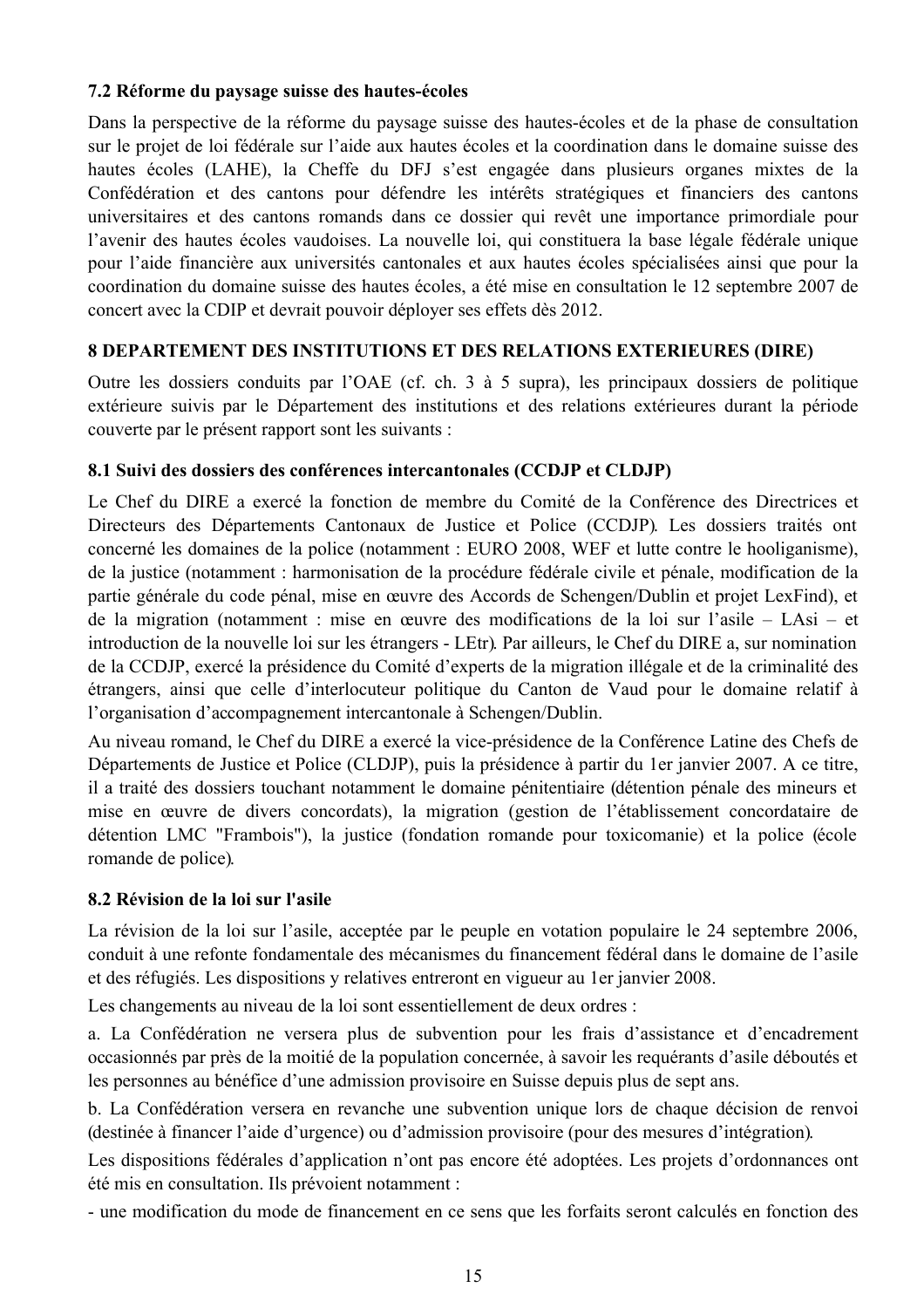effectifs movens par canton en lieu et place du nombre de nuitées d'assistance, voire des frais effectifs:

- en tant que mesure transitoire, le versement, en 2008 uniquement, de contributions uniques pour chaque personne faisant déjà l'objet d'une décision de renvoi ou d'une admission provisoire.

Le Chef du DIRE s'est opposé, dans le cadre de la CCDJP, à ces mécanismes financiers entraînant un report de charges de plus de CHF 20 mios de la Confédération sur les cantons. Son intervention n'a pas été suivie par la majorité des membres de la CCDJP. Par ailleurs, lors de la consultation fédérale des dispositions d'exécution relatives à la mise en œuvre de la loi du 16 décembre 2005 sur les étrangers et de la révision partielle du 16 décembre 2005 de la loi sur l'asile, le Conseil d'Etat, par courrier du 29 juin 2007, a exprimé que le système de calcul du forfait global tel que proposé par la Confédération était inacceptable. Celui-ci décourage à favoriser l'intégration des étrangers sur le marché de l'emploi. Par ailleurs, les frais administratifs et les frais de détention ne suffisent de loin pas à couvrir les dépenses des cantons dans ce domaine.

## 9 DEPARTEMENT DE LA SANTE ET DE L'ACTION SOCIALE (DSAS)

Les principaux dossiers de politique extérieure suivis par le Département de la santé et de l'action sociale durant la période couverte par le présent rapport sont les suivants :

## 9.1 Suivi des dossiers des conférences intercantonales (CDS, PNS, CDAS, CSIAS et CRASS)

Le Chef du DSAS est vice-président du Comité directeur de la Conférence des directrices et directeurs cantonaux de santé publique (CDS). Il est également membre du Dialogue de Politique National Suisse (PNS), qui réunit le Chef du Département fédéral de l'Intérieur ainsi que le Comité directeur de la CDS. La CDS et le PNS ont abordé plusieurs grands thèmes en 2006-2007. Celui du financement des prestations hospitalières et des soins de longue durée occupe une place centrale dans les discussions actuellement menées au sein de la CDS. Dans ce contexte, le chef du DSAS s'est notamment engagé en faveur de la défense d'une santé publique de qualité et des intérêts financiers du canton. En ce qui concerne la concentration de la médecine hautement spécialisée, la CDS a relancé les travaux visant à la conclusion d'un concordat d'ici fin 2008. Afin de développer la médecine de premier recours, la CDS et le Département fédéral de l'intérieur ont approfondi leurs réflexions visant des améliorations du service de garde et d'urgence ainsi que du financement de la formation postgrade.

En ce qui concerne la Conférence romande des affaires sanitaires et sociales (CRASS), il convient de relever la poursuite du projet  $50 + S$ anté. Ce projet soutient la promotion de la santé dans les domaines des conditions de travail, du chômage et de la retraite chez les personnes âgées de plus de 50 ans. Les thèmes de la création de structures romandes de dépistage du cancer du sein et de prévention du jeu pathologique ont également fait l'obiet de discussions au sein de cette conférence.

Pour la CRASS, le Service des assurances sociales et de l'hébergement pilote les discussions en vue de l'élaboration des interfaces informatiques entre les organes PC (caisses de compensation AVS) et les assureurs (par le biais de santesuisse Ouest). Il s'agit d'éviter que des bénéficiaires PC utilisent des remboursements de franchises et de quote-parts à d'autres fins et se retrouvent suspendus par les assureurs pour défaut de paiement.

En ce qui concerne la Conférence des directeurs des affaires sociales (CDAS) et la Conférence suisse des institutions d'action sociale (CSIAS), c'est notamment dans le domaine des effets de seuil (pertes de revenu suite à la sortie de l'aide sociale, transition entre régimes) résultant de la construction actuelle des politiques sociales que le DSAS a pu faire progresser les pratiques. Ainsi, le Conseil d'Etat a adopté un mai 2007 une mesure permettant à des familles monoparentales d'obtenir des avances sur pension alimentaire plus conséquentes afin de combler un des effets de seuil principaux qui existent dans le Canton de Vaud. Il en va de même pour l'arrêté du Conseil d'Etat sur les subsides d'assurance-maladie pour 2007.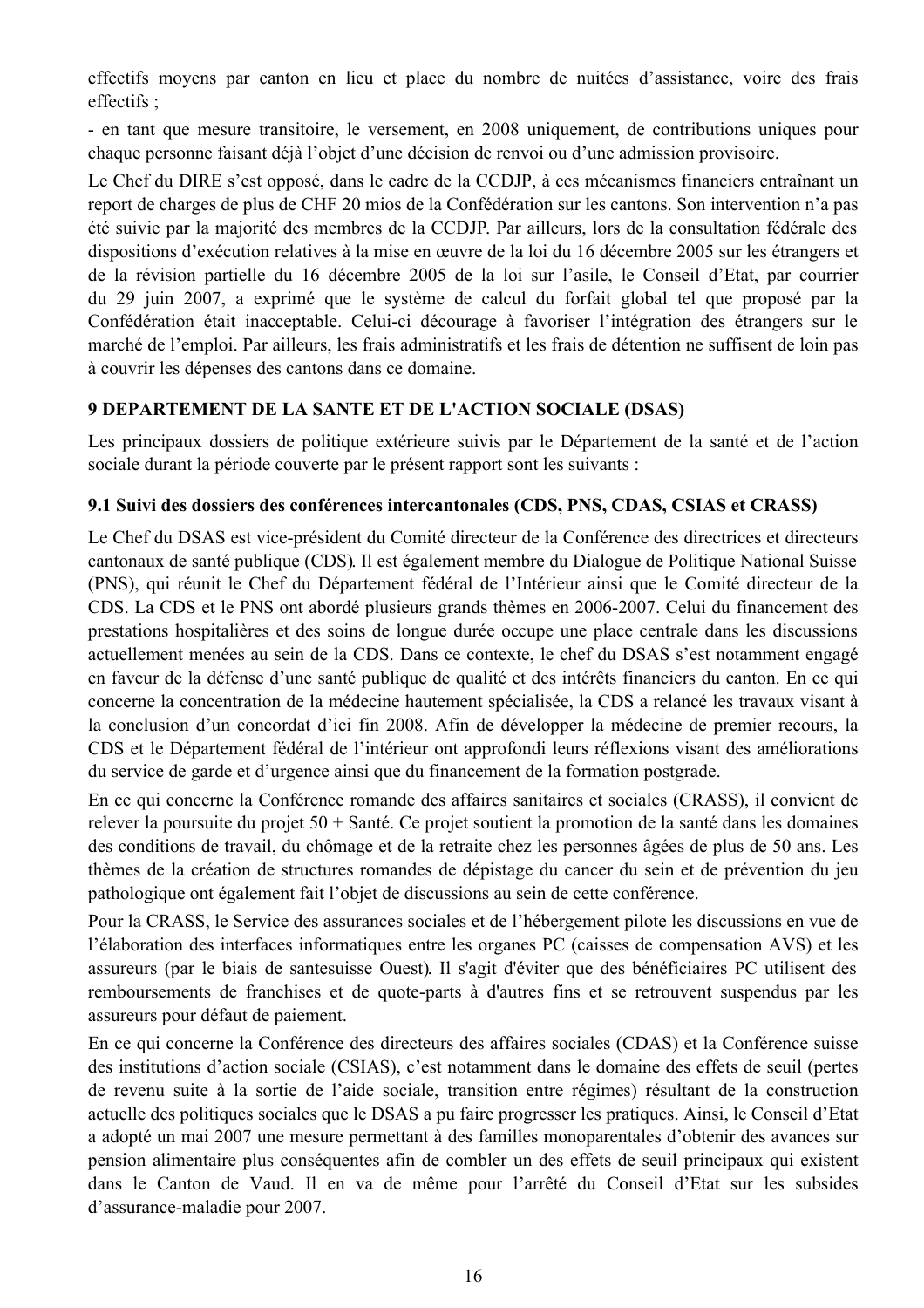## 9.2 Conclusion de conventions intercantonales

En collaboration avec les cantons du Valais et du Jura, Vaud a élaboré et signé une convention - liant chacun des cantons avec les assureurs signataires – qui vise à éviter la suspension de l'assurance maladie d'assurés avant des arriérés de paiement de leurs primes. Cette convention permet de repousser la suspension à l'obtention de l'acte de défaut de bien.

Les cantons de Vaud et Fribourg ont signé une convention de collaboration hospitalière permettant aux mères du Pays-d'Enhaut d'accoucher à l'Hôpital Sud Fribourgeois (Riaz) avec une garantie de financement par le canton de Vaud pour la part non couverte par l'assurance obligatoire des soins.

### 9.3 Consultations fédérales

Le Canton de Vaud a pu influencer l'issue de plusieurs consultations fédérales, notamment celles sur la révision de la loi fédérale sur l'assurance-accident contenant d'importants enjeux financiers, l'ordonnance fédérale sur les allocations familiales limitant certaines compétences cantonales, l'ordonnance fédérale sur l'assurance-maladie traitant entre autres de la question de la suppression des prestations d'assurance, ainsi que l'ordonnance sur la carte d'assuré. Pour la Stratégie de la Confédération "Migration et Santé", phase II (2008-2013), le département a pu relayer l'expérience cantonale en la matière

### 9.4 RPT et prestations collectives AI

Avec l'entrée en vigueur de la RPT le 1 er janvier 2008, la responsabilité des prestations collectives financées au titre de l'article 73 de la loi sur l'assurance invalidité incombera au canton. Le transfert de cette tâche est assorti d'une phase transitoire de trois ans durant laquelle il devra reprendre les prestations actuelles de l'Office fédéral des assurances sociales et présenter un plan stratégique cantonal qui devra recevoir l'approbation du Conseil fédéral. Une équipe de projet, sous la direction du Service de prévoyance et d'aide sociales avec l'ensemble des partenaires concernés (associations de défense des intérêts des bénéficiaires, fournisseurs de prestations et représentants-e-s des salarié-e-s des institutions pour personnes en situation de handicap) est chargée de définir les conditions dans lesquelles le secteur des institutions et des ateliers pour personnes handicapées adultes va évoluer, durant la phase transitoire, et dès le 1er janvier 2011. La réforme devrait dépasser le domaine des prestations résidentielles et d'occupation du réseau institutionnel et favoriser une réflexion plus large sur la politique à conduire en faveur des personnes adultes handicapées ou en grandes difficultés sociales. Il s'agit notamment de trouver les mesures adéquates permettent de renforcer l'autonomie d'une partie des personnes en situation de handicap avant besoin d'un accompagnement.

Le Service des assurances sociales et de l'hébergement a proposé de modifier un critère dans le calcul de la contribution de la Confédération aux charges de subsides aux primes d'assurance maladie, qui devrait être retenu à l'issue de la consultation sur les ordonnances de mise en œuvre de la RPT. Cela pourrait rapporter une quinzaine de millions de francs aux cantons (dont environ 10% pour Vaud).

## **10 DEPARTEMENT DE L'ECONOMIE (DEC)**

Les principaux dossiers de politique extérieure suivis par le Département de l'économie durant la période couverte par le présent rapport sont les suivants :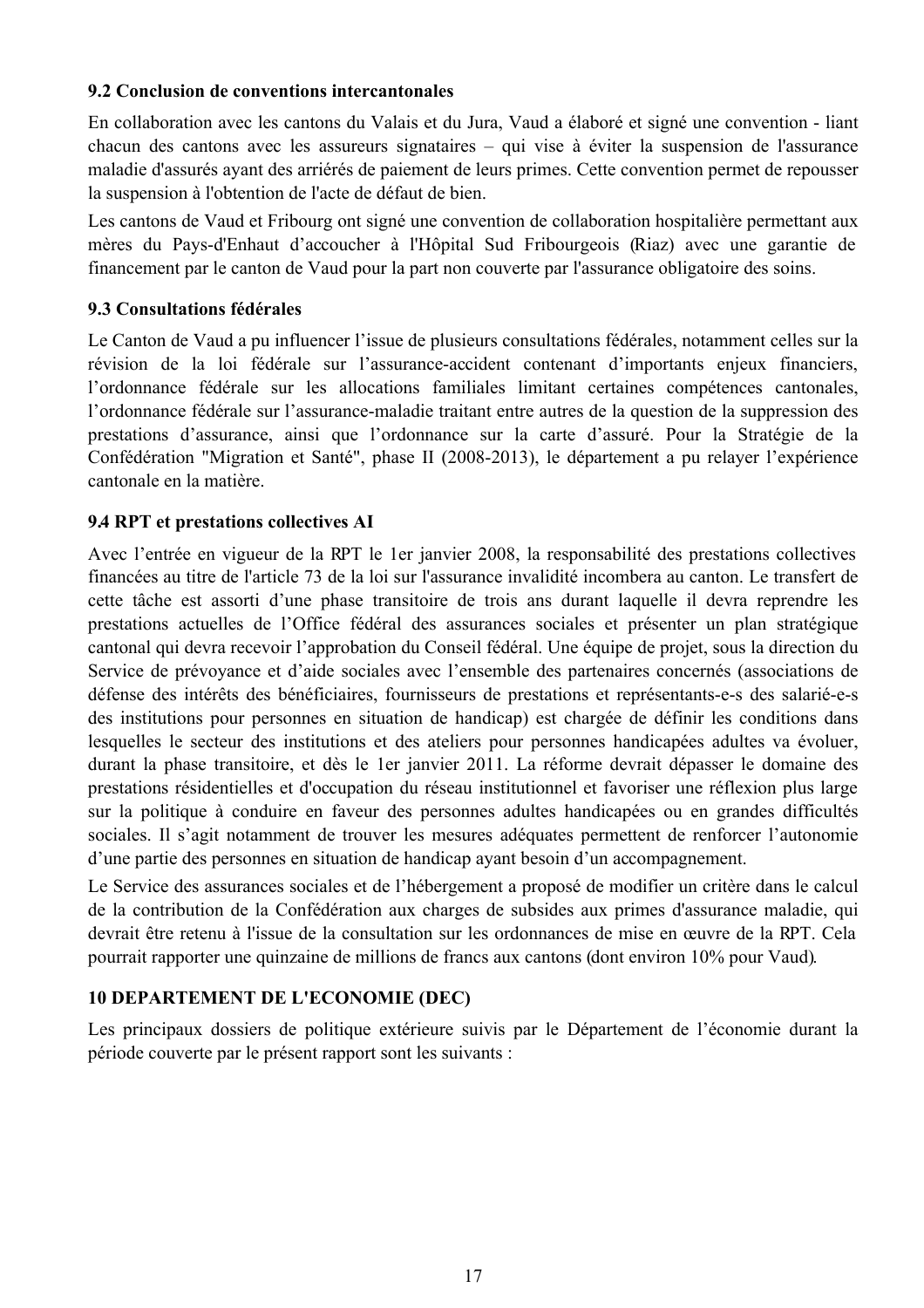## 10.1 Coopérative romande de cautionnement - PME

La loi fédérale du 6 octobre 2006 sur les aides financières aux organisations de cautionnement en faveur des petites et moyennes entreprises prévoit une simplification du système de cautionnement et une restructuration de sa gestion (trois centrales régionales de cautionnement en Suisse, augmentation des limites passant de Fr. 150'000.- à Fr. 500'000.- et augmentation de la participation de la Confédération de 50 à 65%). L'objectif est aussi que les grandes banques adhèrent au nouveau système, condition essentielle à la survie du cautionnement en Suisse.

La Conférence des Chefs de département de l'économie publique de Suisse occidentale (CDEP-SO). consciente que le système de cautionnement est important pour les PME romandes, a mandaté un groupe de travail chargé de proposer un modèle de société de cautionnement regroupant les activités des coopératives régionales de cautionnement des cantons de Fribourg, Vaud, Valais, Neuchâtel et Genève.

Ces travaux ont débouché sur la création, le 18 juillet 2007, d'une nouvelle coopérative intercantonale de cautionnement basée à Pully : la Coopérative romande de cautionnement - PME (CRC-PME), dotée de la personnalité juridique et d'un capital de 10,4 millions de francs. En tant que centre unique de gestion de l'ensemble des cautionnements de la région, la CRC-PME sera notamment en charge des processus d'approbation des dossiers de cautionnement jusqu'à l'encaissement et le recouvrement des pertes ; elle sera épaulée dans son travail par des antennes de proximité dans chacun des cantons-membres.

## 10.2 Programme cantonal de mise en oeuvre de la NPR

La loi fédérale sur la politique régionale a été adoptée par les Chambres fédérales le 6 octobre 2006. Cette loi prévoit un nouvel instrument, inexistant actuellement, soit le programme cantonal de mise en œuvre. Il s'agit d'un document stratégique qui détermine les priorités pour le Canton de Vaud pour 2008-2011. Sur cette base, la Confédération mettra à disposition du canton, par le biais d'une convention-programme, une enveloppe financière sur quatre ans.

Le programme vaudois comprend trois volets : cantonal, intercantonal et transfrontalier. Elaboré en partenariat avec les organismes cantonaux et régionaux concernés, le volet cantonal comprend quatre domaines prioritaires : la compétitivité et la vitalité économique des territoires (par la mise en place de programmes d'actions sectoriels dans le tourisme, l'industrie et les commerces et services), la valorisation économique des patrimoines naturels, l'internationalisation des entreprises et la modernisation de la gouvernance. Elaboré à l'échelle de la Conférence des Chefs de département de l'économie publique de Suisse occidentale (CDEP-SO), le volet intercantonal vise à mieux positionner cette région selon trois axes prioritaires : la promotion de l'image de la région, la promotion des clusters et la valorisation du transfert de technologies. Le volet transfrontalier est basé sur le Programme opérationnel Interreg IV France – Suisse (Cf. chapitre 5.1.3 supra).

Dans le cadre de cet exercice, les cantons sont clairement mis en concurrence par la Confédération pour bénéficier des montants financiers réservés pour 2008-2001. D'ici à fin 2007, les cantons seront fixés sur les montants qui leur seront attribués.

## **11 DEPARTEMENT DES INFRASTRUCTURES (DINF)**

## 11.1 Principaux dossiers de politique extérieure

Le Département des infrastructures a été engagé dans le projet RPT, notamment par ses implications liées à la reprise du réseau des routes nationales par la Confédération.

Le chapitre 3.2.1 ci-dessus a présenté sous forme développée l'action du département et du Conseil d'Etat dans le cadre du projet ZEB de développement de l'infrastructure ferroviaire.

Le département a également été impliqué par la création du nouveau fonds d'infrastructure. Celui-ci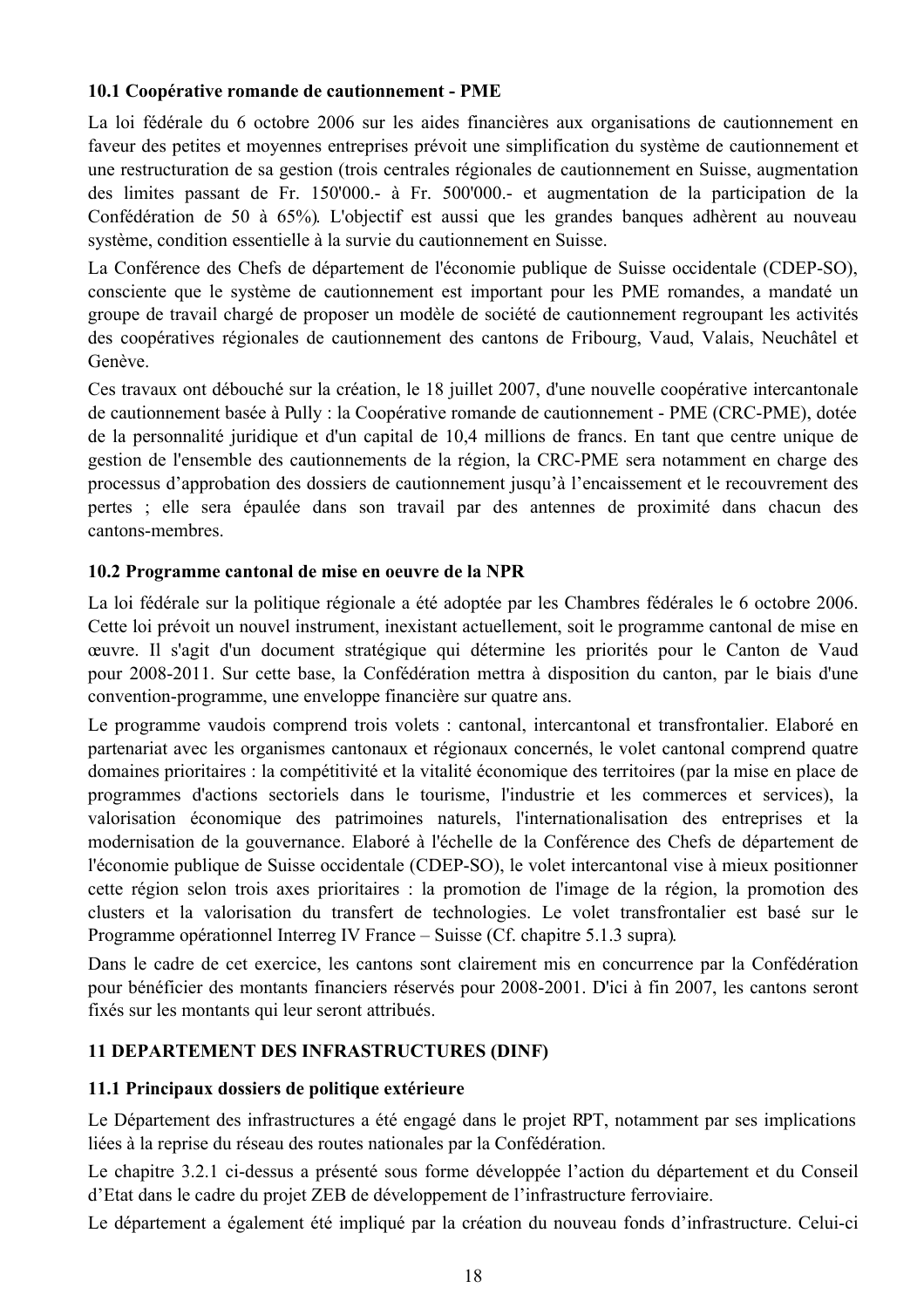est institué par la loi fédérale sur le fonds d'infrastructure pour le trafic d'agglomération, le réseau des routes nationales de même que pour les routes principales dans les régions de montagne et les régions périphériques. Cette loi détermine les aides allouées pour le trafic d'agglomération dans le cadre de projets d'agglomération.

Enfin, le département a suivi le dossier relatif au 9<sup>ème</sup> crédit-cadre concernant les contributions d'investissements destinées à l'infrastructure des entreprises ferroviaires concessionnaires pour les années 2007-2010. Les Chambres fédérales ont accepté l'arrêté d'application en date du 25 septembre 2006 qui met à disposition un crédit global de 800 millions CHF. Le Grand Conseil a adopté le 29 mai 2007 le crédit-cadre cantonal y relatif, pour la part cantonale liée aux investissements. Sur territoire vaudois, sur la base des valeurs 2006, une enveloppe de 122 millions CHF sera investie entre 2007 et 2010, dont 44 millions CHF seront financés par la Confédération et 78 millions CHF par le canton

## 11.2 Fonds pour le trafic d'agglomération et projets d'agglomération

La loi sur le fonds d'infrastructure a été adoptée le 6 octobre 2006 par les Chambres fédérales.

Elle est complétée par un arrêté fédéral concernant le crédit global pour le fonds d'infrastructure. L'article 3 de cet arrêté prévoit l'octroi de contributions pour les projets urgents prêts à être réalisés dans le domaine du trafic d'agglomération. Pour le canton de Vaud, il s'agit des projets suivants :

- Métro m2 : Ouchy – Epalinges : contribution complémentaire de la Confédération de 120 millions CHF.

- Gare de Prilly-Malley, développement du RER vaudois : contribution de la Confédération de 40 millions CHF sur une enveloppe de coûts de 80 millions CHF.

- Aménagement requis pour le réseau — 08 lié à la réalisation du projet de métro m2 : contribution de la Confédération de 20 millions CHF.

Cette loi fixe les bases de financement pour de nouveaux investissements dans le domaine des transports d'agglomération dès 2011.

Le Département des infrastructures est engagé dans les projets d'agglomération suivants :

- Projet d'agglomération Lausanne – Morges (PALM),

- Projet d'agglomération franco-valdo-genevois,

- Projet d'agglomération yverdonnoise.

Les Chablais vaudois et valaisan planifient le lancement d'un projet d'agglomération.

Le Département des infrastructures a été très fortement engagé dans la conduite du PALM et notamment l'élaboration des mesures touchant à la mobilité en collaboration avec le Service du développement territorial ainsi que les autorités régionales. Le respect des directives données par l'Office fédéral du développement territorial sera déterminant dans l'octroi des futures contributions fédérales. Les projets doivent faire l'objet d'une évaluation selon des modalités fixées par la Confédération et conduire à une priorisation des projets. La promotion des projets d'agglomération intéressant notre canton est donc une priorité vis-à-vis des autorités fédérales.

L'appui de la Députation aux Chambres fédérales a été déterminant pour l'adoption de la loi fédérale sur le fonds d'infrastructure, qui permet enfin de disposer d'une base légale fédérale permettant de soutenir les infrastructures du trafic urbain et d'agglomération, et pour l'obtention des contributions pour les projets urgents.

Le Département des infrastructures renseigne régulièrement la députation sur l'avancement des projets d'agglomération en cours.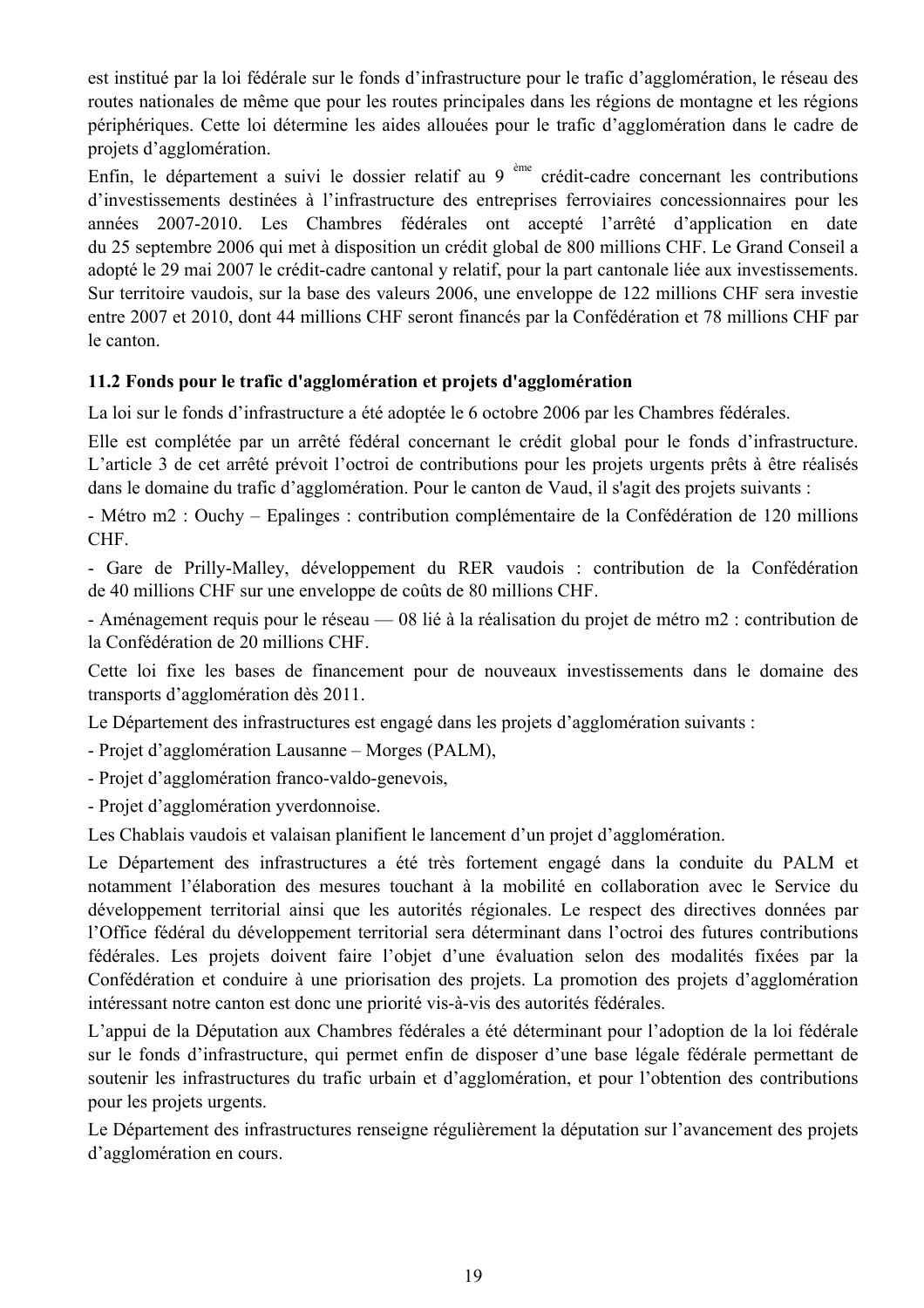## **12 DEPARTEMENT DES FINANCES (DFIN)**

## 12.1 Principaux dossiers de politique extérieure

Les principaux dossiers de politique extérieure suivis par le Département des finances durant la période couverte par le présent rapport sont les suivants :

Le Chef du Département des finances, en tant que Président de la Conférence des directeurs des finances des cantons romands, Berne et Tessin, a poursuivi son action au plan fédéral pour la défense des intérêts cantonaux dans plusieurs dossiers clés. Il s'agit en particulier du volet financier du projet de la RPT. Une prise de position vaudoise sur le 3<sup>ème</sup> message du Conseil fédéral a été adoptée par le Conseil d'Etat en octobre 2006.

L'actualité des sujets fédéraux a amené le département à sensibiliser la Députation vaudoise sur les incidences et les enjeux de la RPT pour le canton et d'appuyer la recherche de solutions alternatives sur les points problématiques. Des projets tels que la réforme de l'imposition des entreprises ont requis un engagement soutenu de la part du Chef du DFIN afin de défendre la ligne arrêtée par le Conseil d'Etat.

L'initiative COSA, rejetée par le peuple en septembre 2006, a requis un engagement fort sur le plan politique pour préserver les droits des cantons. L'acceptation de l'initiative aurait privé la Confédération et les cantons d'une bonne part des bénéfices de la Banque nationale suisse au profit de l'AVS.

Le domaine de la fiscalité, qui est logiquement au centre des préoccupations du DFIN, a requis à plusieurs reprises des actions fortes pour la défense des intérêts du canton. Il s'est agi notamment de répondre aux attaques contre l'imposition d'après la dépense (forfaits fiscaux) des personnes physiques pratiquée en Suisse mais remise en question par l'Union européenne. Le Canton de Vaud a ainsi contribué à définir des recommandations nuancées et constructives de la Conférence suisse des directeurs des finances sur cette question

Etant donné l'importance stratégique de la représentation du Canton dans les organes intercantonaux, l'implication du chef de l'ACI au sein de la Conférence suisse des Impôts, en qualité de vice-président du comité, est un élément très positif pour la participation active du Canton de Vaud aux réflexions engagées dans le domaine fiscal.

Sur le plan des consultations fédérales, le DFIN a traité la question du choix du système d'imposition de la famille pour lequel le Conseil d'Etat a retenu la variante de l'imposition commune du couple. Le changement du régime de la TVA a également fait l'objet d'une analyse approfondie intégrée à la prise de position du canton en vue du projet de changement de la loi fédérale.

## 12.2 Observatoire statistique transfrontalier (OSTAJ)

Sous les auspices de la Conférence Transjurassienne (CTJ), le Service cantonal de recherche et d'information statistiques (SCRIS) participe activement aux travaux de l'Observatoire statistique transfrontalier (OSTAJ). Celui-ci a pour mission de construire un outil d'observation et d'information statistiques harmonisé entre les régions suisse et française. Il est destiné à fournir des éléments permettant une analyse de la situation économique et sociale transfrontalière, en assurant notamment un suivi des répercussions des Accords bilatéraux conclus entre l'Union Européenne et la Suisse, en particulier de l'accord sur la libre circulation des personnes dont le deuxième volet de mesures est entré en application le 1 er juin 2004.

Le périmètre de l'observatoire est le territoire de la CTJ, à savoir la région de Franche-Comté (France) et les cantons de Berne, de Vaud, de Neuchâtel et du Jura (Suisse). L'OSTAJ s'appuie sur les organismes de la statistique publique française et suisse de l'Arc jurassien.

Les premiers travaux de l'OSTAJ, présentés en mars 2006, ont porté sur un état des lieux avant l'entrée en vigueur de la deuxième phase des accords bilatéraux, intervenue le 1er juin 2004, en matière de population et du marché du travail. Ont suivi deux autres fiches, l'une traitant du marché du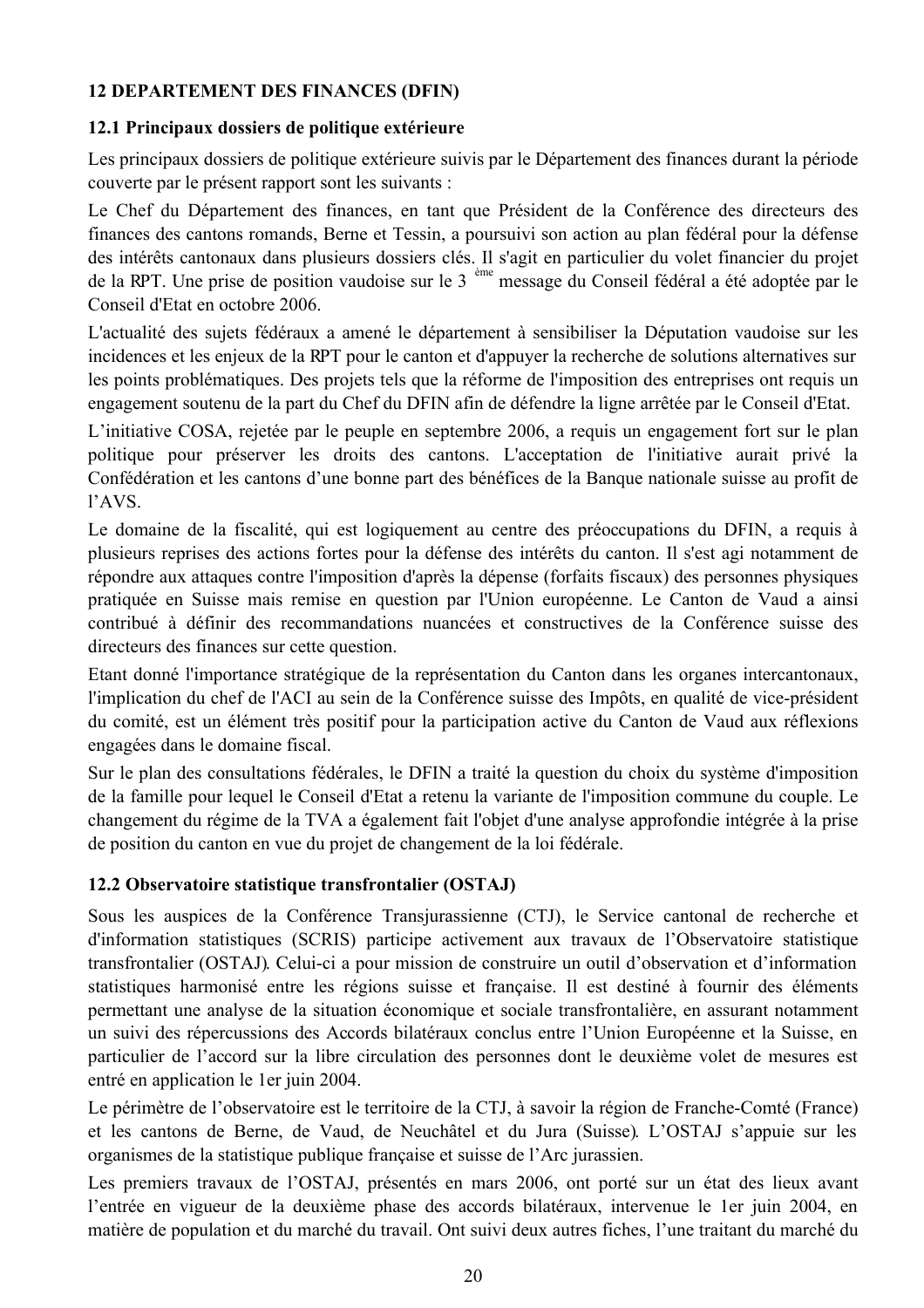logement. l'autre présentant l'Arc jurassien de manière cartographique en mettant l'accent sur des thématiques particulières telles que les exploitations agricoles, l'emploi dans certaines branches industrielles, le commerce de détail, le tourisme, etc. Est en préparation une cinquième fiche qui traitera de l'économie et de l'emploi dans l'Arc jurassien.

Le SCRIS est étroitement associé à tous ces travaux en collaboration avec les autres instituts de statistique concernés. Il participe à l'exploitation, au rassemblement et à la mise en cohérence des données statistiques communes franco-suisses dans le but de favoriser l'évolution objective des problématiques qui sont analysées par l'OSTAJ sur proposition de la CTJ.

Par ailleurs, dans le cadre de la Convention de coopération en matière de statistique publique entre la République et Canton de Genève et l'Etat de Vaud, le SCRIS poursuit une collaboration régulière sur plusieurs dossiers statistiques avec l'Office cantonal de la statistique genevois.

De plus, une collaboration régulière a également été instaurée sur décision des deux Conseils d'Etat avec le Canton de Neuchâtel. Ces deux cantons romands recourent notamment à la Plate-forme d'information statistique du SCRIS.

Ainsi adopté, en séance du Conseil d'Etat, à Lausanne, le 14 novembre 2007.

Le président :

Le chancelier :

P. Broulis

V. Grandjean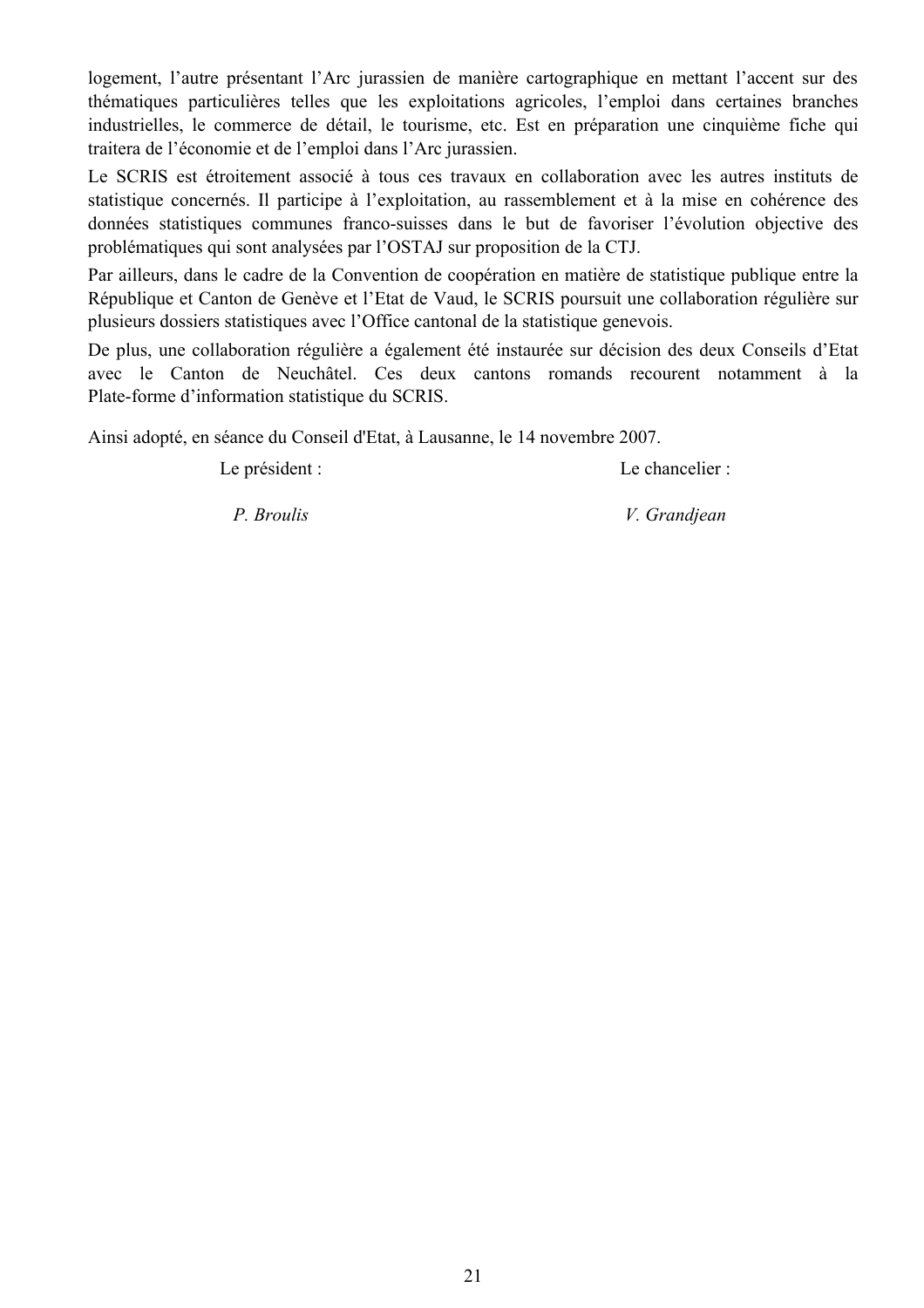#### **Annexe**

#### **Représentation du Canton de Vaud au sein des Conférences intercantonales et**

## **transfrontalières au 1er juillet 2007**

#### **1. Conférences intercantonales nationales**

| Conférence                                                                                                                                                       | Représentation du Conseil<br>l'assemblée<br>d'Etat<br>à<br>générale          | Fonction éventuelle<br>supplémentaire                          |
|------------------------------------------------------------------------------------------------------------------------------------------------------------------|------------------------------------------------------------------------------|----------------------------------------------------------------|
| Conférence des gouvernements<br>cantonaux (CdC)                                                                                                                  | M. Pascal Broulis                                                            | Membre du Bureau                                               |
| Conférence<br>des<br>directeurs<br>cantonaux des finances (CDF)                                                                                                  | M. Pascal Broulis                                                            |                                                                |
| Conférence<br>suisse<br>des<br>directeurs<br>de<br>cantonaux<br>l'instruction publique (CDIP)                                                                    | Mme Anne-Catherine Lyon                                                      | Membre du Comité                                               |
| Conférence universitaire suisse<br>(CUS)                                                                                                                         | Mme Anne-Catherine Lyon                                                      |                                                                |
| Conférence des directrices et<br>départements<br>directeurs des<br>cantonaux de justice et police<br>(CCDJP)                                                     | M. Philippe Leuba<br>Mme Jacqueline de Quattro                               | M. Philippe Leuba:<br>membre du Comité                         |
| suisse<br>Conférence<br>des<br>directrices<br>directeurs<br>et<br>cantonaux de la santé (CDS)                                                                    | M. Pierre-Yves Maillard                                                      | Vice-président                                                 |
| Conférence<br>des<br>directeurs<br>cantonaux des affaires sociales<br>(CDAS)                                                                                     | M. Pierre-Yves Maillard                                                      | Membre du Comité<br>directeur                                  |
| Conférence<br>suisse<br>des<br>directeurs des travaux publics,<br>de l'aménagement du territoire<br>de<br>la<br>protection<br>de<br>et<br>l'environnement (DTAP) | M. François Marthaler<br>M. Jean-Claude Mermoud<br>Mme Jacqueline de Quattro | Jean-Claude<br>M.<br>Mermoud:<br>Membre du Comité<br>directeur |
| Conférence suisse des Chefs de<br>départements<br>cantonaux<br>des<br>forêts (CDFo)                                                                              | Mme Jacqueline de Quattro                                                    |                                                                |
| Conférence<br>des<br>directeurs<br>cantonaux de l'énergie (CDEn)                                                                                                 | Mme Jacqueline de Quattro                                                    |                                                                |
| Conférence<br>des<br>directeurs<br>des<br>cantonaux<br>transports                                                                                                | M. François Marthaler                                                        | Membre du Comité<br>directeur                                  |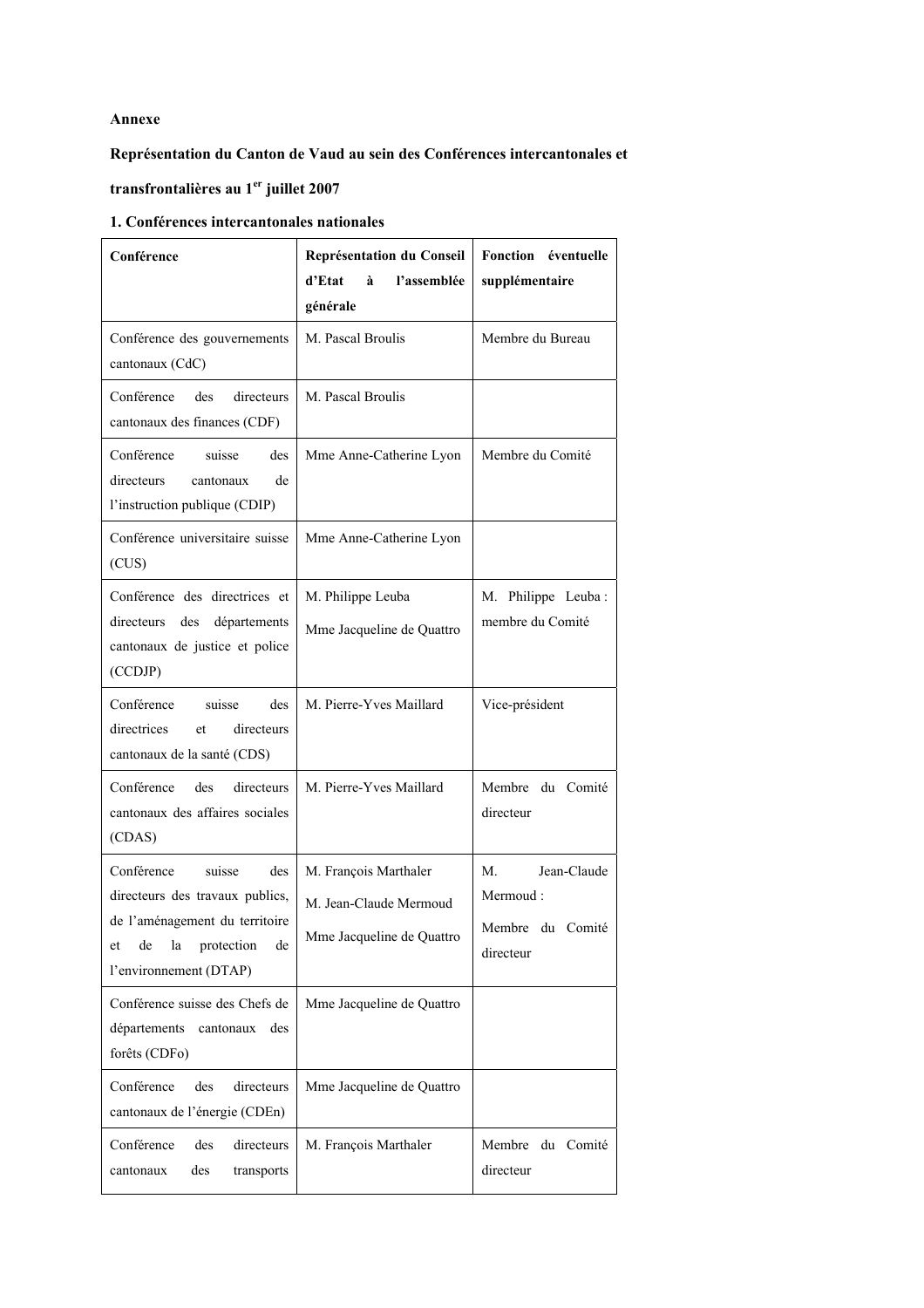| publics (CTP)                                                                                                                      |                           |  |
|------------------------------------------------------------------------------------------------------------------------------------|---------------------------|--|
| des chefs<br>Conférence<br>des<br>départements cantonaux<br>de<br>l'économie publique (CDEP)                                       | M. Jean-Claude Mermoud    |  |
| Conférence<br>des<br>directeurs<br>l'agriculture<br>de<br>cantonaux<br>(CDA)                                                       | M. Jean-Claude Mermoud    |  |
| Conférence des directrices et<br>directeurs<br>cantonaux<br>des<br>affaires militaires et de<br><sub>la</sub><br>protection civile | Mme Jacqueline de Quattro |  |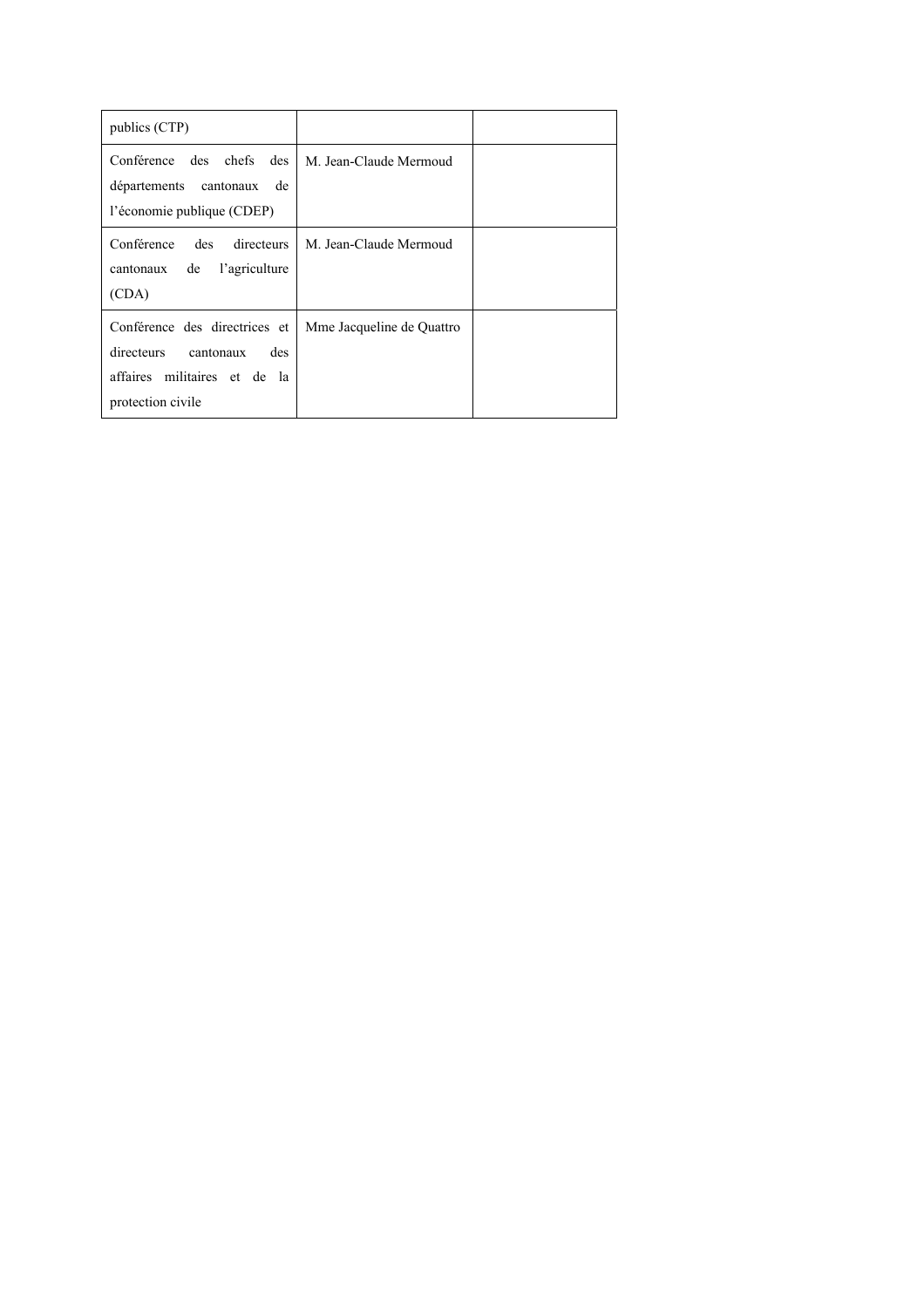| Conférence                                                                                                                                                                                                | Représentation du Conseil<br>d'Etat<br>à<br>l'assemblée<br>générale          | Fonction éventuelle<br>supplémentaire |
|-----------------------------------------------------------------------------------------------------------------------------------------------------------------------------------------------------------|------------------------------------------------------------------------------|---------------------------------------|
| Conférence des gouvernements<br>de Suisse occidentale (CGSO)                                                                                                                                              | M. Pascal Broulis                                                            | Président                             |
| Conférence<br>des<br>directeurs<br>cantonaux des finances des<br>cantons romands, Berne et<br>Tessin                                                                                                      | M. Pascal Broulis                                                            | Président                             |
| Conférence intercantonale de<br>l'instruction publique de la<br>Suisse romande et du Tessin<br>(CIIP)                                                                                                     | Mme Anne-Catherine Lyon                                                      | Présidente                            |
| Conférence universitaire<br>de<br>occidentale<br>Suisse<br>(CUSO)<br>(sous-groupe de la CIIP)                                                                                                             | Mme Anne-Catherine Lyon                                                      | Présidente du Conseil<br>politique    |
| Conférence latine des chefs de<br>département de justice et police<br>(CLDJP)                                                                                                                             | M. Philippe Leuba<br>Mme Jacqueline de Quattro                               |                                       |
| Conférence<br>romande<br>des<br>affaires sanitaires et sociales<br>(CRASS)                                                                                                                                | M. Pierre-Yves Maillard                                                      | Vice-Président                        |
| Conférence des directeurs des<br>publics,<br>de<br>travaux<br>l'aménagement du territoire et<br>protection<br>de<br>la<br>de<br>l'environnement de la Suisse<br>occidentale<br>latine<br>et<br>(CDTAPSOL) | M. François Marthaler<br>M. Jean-Claude Mermoud<br>Mme Jacqueline de Quattro |                                       |
| Conférence des transports de<br>Suisse occidentale (CTSO)                                                                                                                                                 | M. François Marthaler                                                        | Président                             |
| Conférence<br>des<br>directeurs<br>l'économie<br>de<br>cantonaux<br>publique (CDEP-SO)                                                                                                                    | M. Jean-Claude Mermoud                                                       |                                       |
| Conférence<br>des<br>chefs<br>des<br>départements<br>militaires<br>de<br>Suisse romande                                                                                                                   | Mme Jacqueline de Quattro                                                    | Présidente                            |

#### **2. Conférences intercantonales de Suisse occidentale et du Tessin**